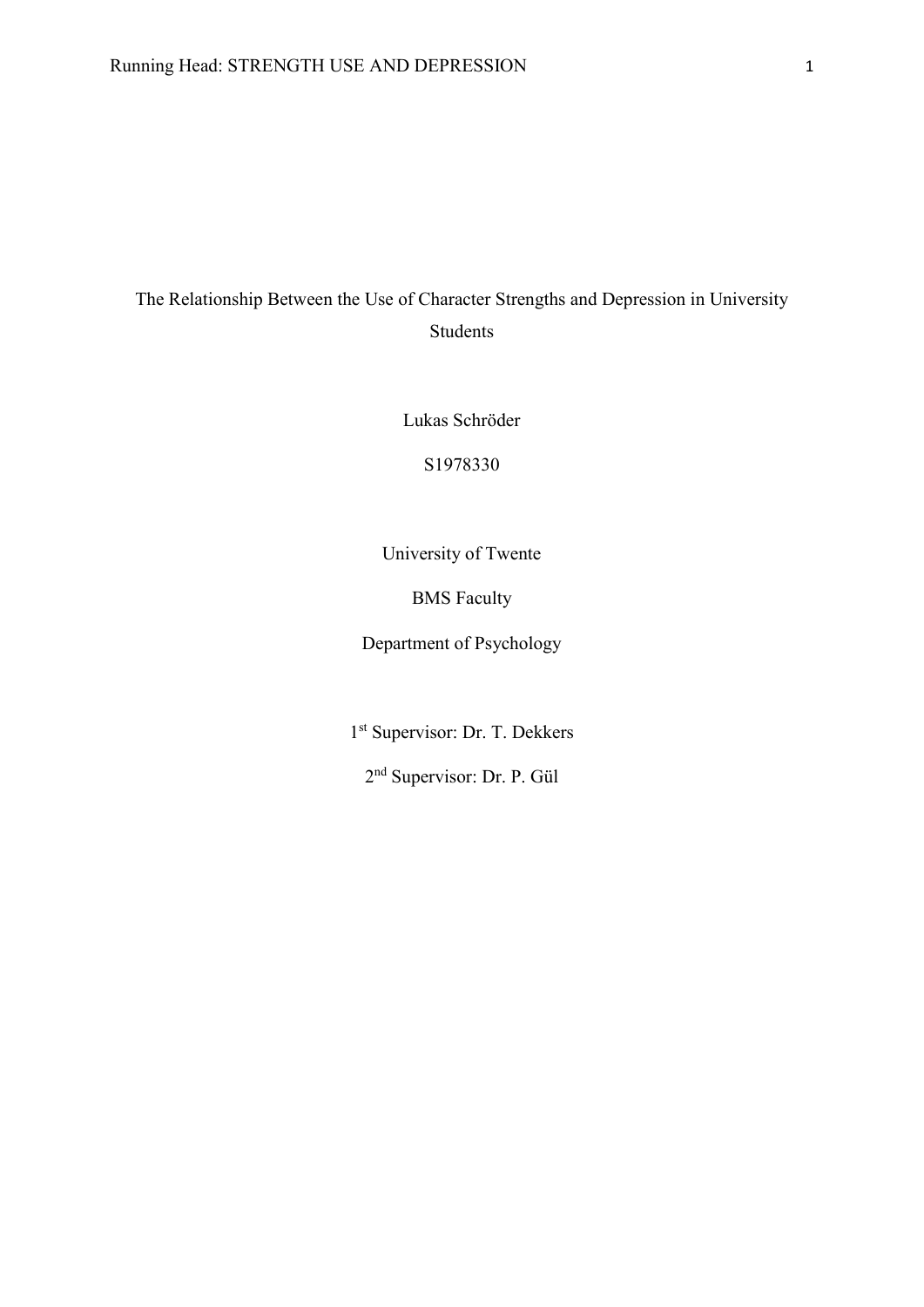#### **Abstract**

**Background:** University students are suffering disproportionally from mental health issues, especially depression. The use of character strengths might be a way for them to cope with depression more effectively. The connection between character strengths and depression has already been shown on a between person level but on a within person level research on this subject is still lacking. Some research also exists which suggests that a persons gender might influence the relationship between strength use and depression.

**Objective:** The current research had two objectives. Firstly, it aimed to determine, whether the relationship between strength use and depression exists mainly on a between person level or on a within person level. Secondly, this research aimed to find out whether there is any difference in the relationship between strength use and depression for the two genders.

**Method:** The sample consisted of 10 university students aged 22 to 25, with mostly German nationality (70%). To measure the state constructs over time, an Experience Sampling Method (ESM) was used. In order to measure trait depression, the Patient Health Questionnaire-8 (PHQ-8) was used and in order to measure trait strength use the Strength Use Scale (SUS) was used. The single item scale of depressive mood was used to measure state depression and to measure state strength use, two items from the SUS were used. On day one of the study, participants had to fill in their demographic data and complete the trait level measurements. For the following seven days, participants needed to fill in the state questionnaires three times a day. To analyze the data, correlation analyses and linear mixed models were used.

**Results:** The results showed a significant negative weak correlation between strength use and depression on a within person level, but no significant correlation on a between person level. Furthermore, the results have shown that there is no significant difference between the genders when it comes to the correlation between strength use and depression.

**Discussion:** The study found that when participants used their strengths more than usual, they simultaneously experienced fewer depressive symptoms than usual. However, how much people were using their strengths on average gave no indication on how overall depressed they were. Furthermore, no differences between the genders could be found in the relationship between strength use and depression. Based on these results, future research should put more focus on the state level relationship between strength use and depression, rather than the trait level relationship.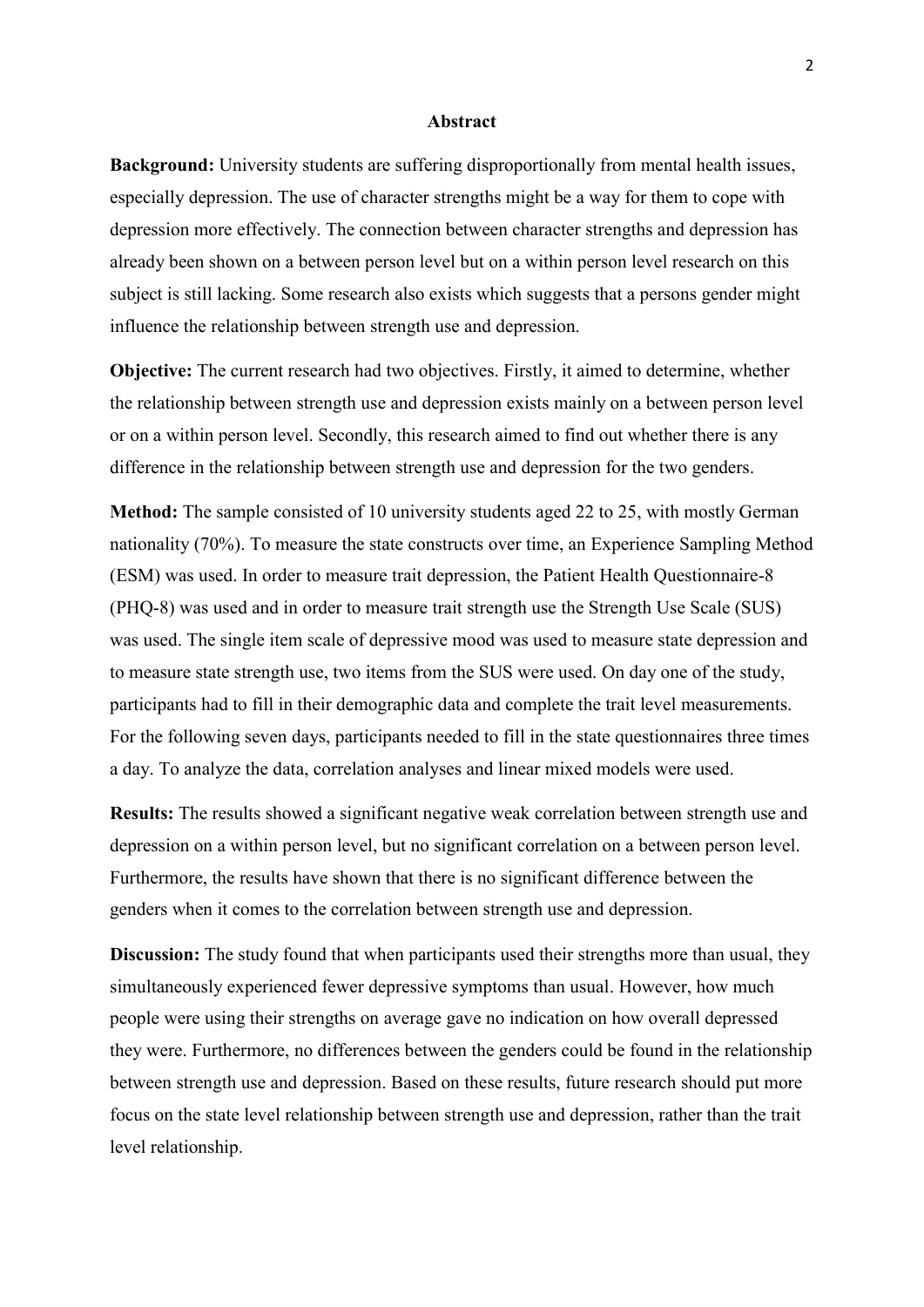# **Introduction**

It has been shown time and time again that university students are disproportionally affected by mental health issues (Ibrahim, Kelly, Adams & Glazebrook, 2013). Many university students find themselves insufficiently prepared for the challenges that university life throws at them. Especially in the beginning of their academic career, although not exclusively, students seem to struggle with living on their own, academic pressure, social adaptation and management of their time and finances (Mostert, Theron & de Beer, 2017). This leads to high levels of stress among students. Furthermore, in most Western countries a significant percentage of young people are university students (Tertiary education statistics, 2019), and projections predict that this number will increase even more over time (Roser & Ortiz-Ospina, 2013). So, it is necessary to find solutions to the specific problems that students are facing.

One of the most common mental health issues that students face is depression (Ibrahim, Kelly, Adams & Glazebrook, 2013), which is what this paper will focus on. Depression affects about 264 million people globally (GBD 2017 Disease and Injury Incidence and Prevalence Collaborators, 2018), which makes it one of the most common forms of mental illness in the world. In severe cases, depression can even lead to suicide. Almost 800.000 people die from suicide each year and it is the second leading cause of death for people aged 15 to 29 (Depression, 2020). Similarly, a study by Pratt, Druss, Manderscheid and Walker (2016) found that people with symptoms of anxiety or depression die on average 7.9 years earlier than people without those symptoms. University students are also substantially more likely to experience depression than the regular population (Bayram & Bilgel, 2008), which is why gaining more knowledge on how to treat depression in university students is especially important.

One possible way for students to better cope with depression could be through the use of character strengths. Character strengths are conceptualized as a family of widely valued positive traits for feeling, thinking and behaving with the purpose of achieving fulfillment and happiness (Duan, Bu, Zhao & Guo, 2018). However, it was more recently shown that merely the possession of character strengths is not sufficient, instead people also need to be aware of that strength and use it in the world (Govindji & Linley, 2007; Proctor, Maltby & Linley, 2011).

Studies on the connection between character strength use and depression found the relationship to be generally significant but weak. A study by Duan and Bu (2017) that focused on Chinese undergraduate freshmen found that character strength use can reduce depression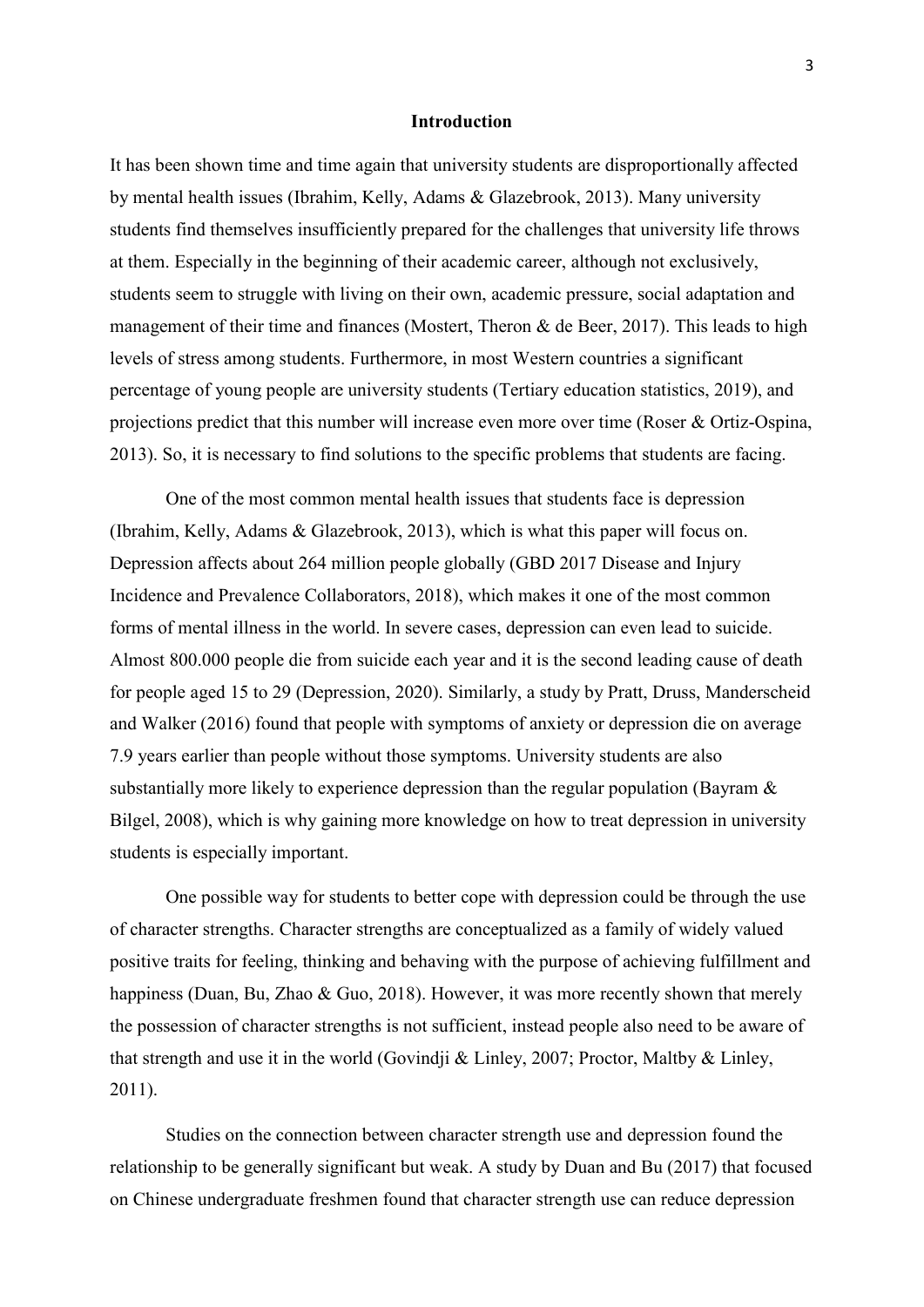over time. Similarly, a study by Senf and Liau (2012), with a sample of mostly female university students, found a character strength use intervention to decrease depressive symptoms over time. In contrast, a study by Mitchell, Stanimirovic, Klein and Vella-Brodrick (2009) found no significant decrease in depression over time, following a strength use intervention. A more general perspective can be gained from a meta-analysis by Schutte and Malouf (2018) that analyzed seven studies, including the previous three, and concluded that strength use interventions had a significant effect on decreasing depression, however the effect was rather small. This view is supported by an earlier meta-analysis by Sin and Lyubomirsky (2009) which compared 25 different studies and also found strength use and depression to generally have a significant, but small correlation.

However, it is important to take into account that these studies were not correlational studies, but rather intervention studies. That means these studies not only aimed to examine whether strength use and depression are correlated, but also whether depression can be influenced through strength use interventions. Failure to achieve this change in depressive state could have had other reasons, like poor intervention design, and does not necessarily imply that strength use and depression are not correlated. When examining correlational studies, the consensus seems to be that strength use is positively correlated with general wellbeing. One study by Proctor, Maltby and Linley (2011) found that the use of character strengths is a good predictor for subjective wellbeing in British university students. Later a study by Stander, Diedericks, Mostert and de Beer (2015) on South African first year university students found similar results. They found strength use to be a predictor for life satisfaction, hope and efficacy. Yet another study by Zhang and Chen (2018) that focused on Chinese university students found that the relationship between character strengths and wellbeing is moderated by strength use. It is notable that these studies did not focus specifically on depression, but rather on more general wellbeing. However, since it is well known that wellbeing and depression are negatively correlated (Zheng, 2016), the findings of this research can still be taken into account.

The varying results and the overall small effect that can be found for the relationship between strength use and depression indicate that this relationship may exist for some people but not for others. This leads to the idea that individual differences between participants may influence the association between strength use and depression. One characteristic that could be of particular interest in this regard is gender. A study by Quintana-Orts and Rey (2018) found that the character strength of forgiveness shows a negative association with depression and suicide for adolescent boys, but not for girls. This indicates that the two genders benefit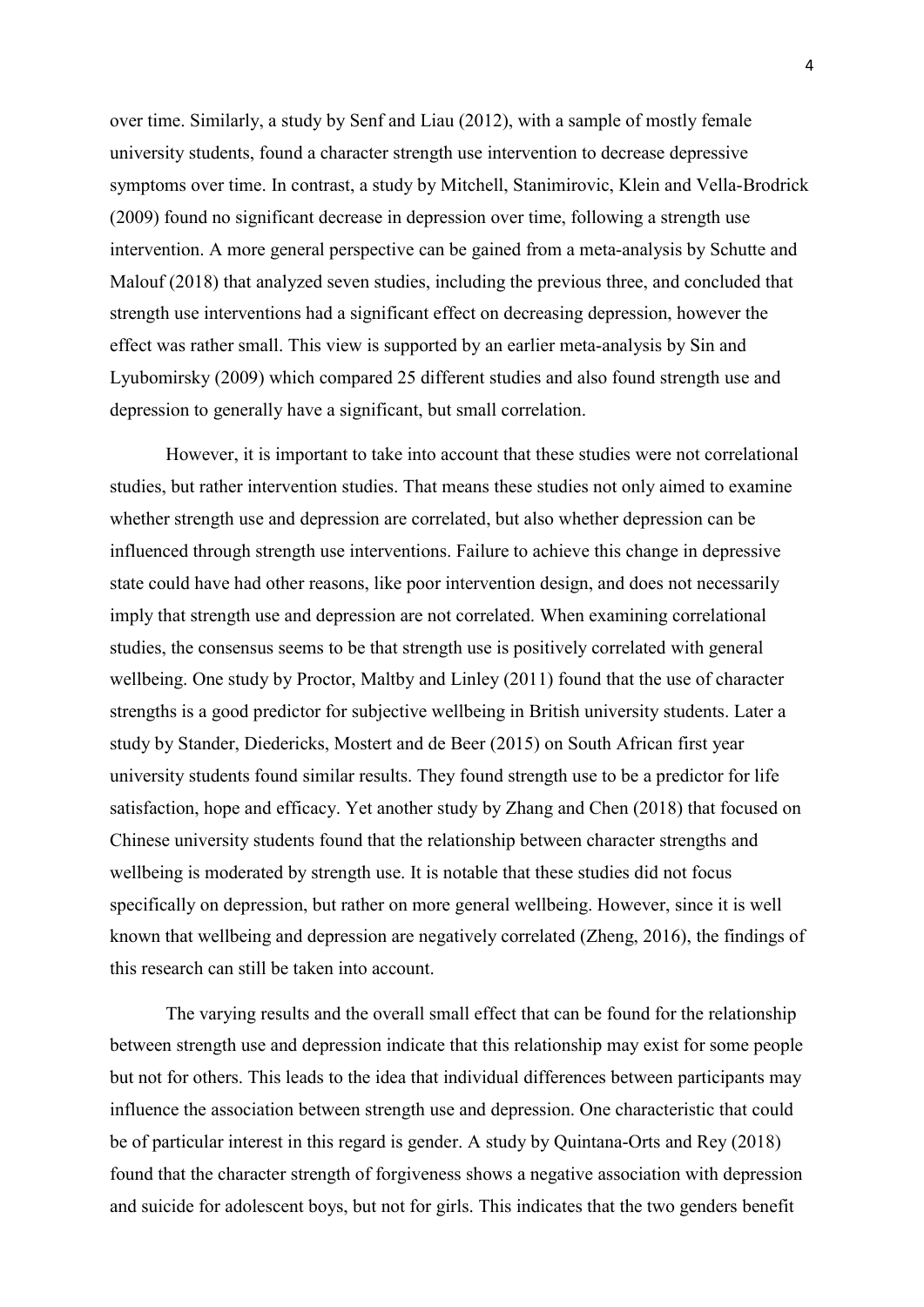from different strengths and thus that gender is a factor that should be considered in strength use research. Another study also found that men and women benefit from different strengths when it comes to protection against depression and suicidality in the workplace (Kim, Kim, Hong, Han, Yoo, Min & Lee, 2018). Even though these studies do not indicate that the relationship between general strength use and depression would necessarily be different between genders, they support the idea that gender is a concept that should be considered in strength use research.

However, these were all studies that focused on strength use at one point in time and ignored the specific circumstances of the individual, thus focusing on the between person level. But whether someone can effectively use their strengths is not solely dependent on the individual, but also on their environment (Bakker & van Woerkom, 2018). These insights led to the idea that strength use is a behavior that may differ depending on the time and environment it is being applied in (Bakker, Hetland, Kjellevold-Olsen, & Espevik, 2019). So, this indicates that not only the trait of strength use may be connected to depression (between person level), but the act of using one's strengths could also be associated with fewer momentary depressive symptoms (within person level).

To effectively measure how a person's use of character strengths would affect their depressive symptoms over time, a longitudinal study design is needed. The cross-sectional study design is only appropriate to measure differences between persons, whereas a longitudinal study with multiple participants could offer information about both betweenperson and within-person differences. A paper by Curran and Bauer (2011) gives an example which illustrates this quite well. While exercising, an individual's risk of heart attack is heightened (i.e. within person effect), but also people that exercise more have a generally lower risk of heart attack (i.e. between person effect). Both findings are valid and relevant, however generalizing the between person effect to the individual would be wrong (i.e. the more you exercise the more likely you are to suffer a heart attack). In the same vein, it has been demonstrated that people who use their strengths more are also generally less depressed (i.e. between person effect) (Schutte & Malouf, 2018; Sin & Lyubomirsky, 2009). However, it is unknown whether using one's strengths at a certain point in time would also be associated with fewer depressive symptoms at that point in time (i.e. within person effect).

Finding this relationship between strength use and depression on a within person level could imply that university students should be encouraged to use their strengths on a daily basis, as this would be associated with fewer depressive symptoms at that time. Furthermore,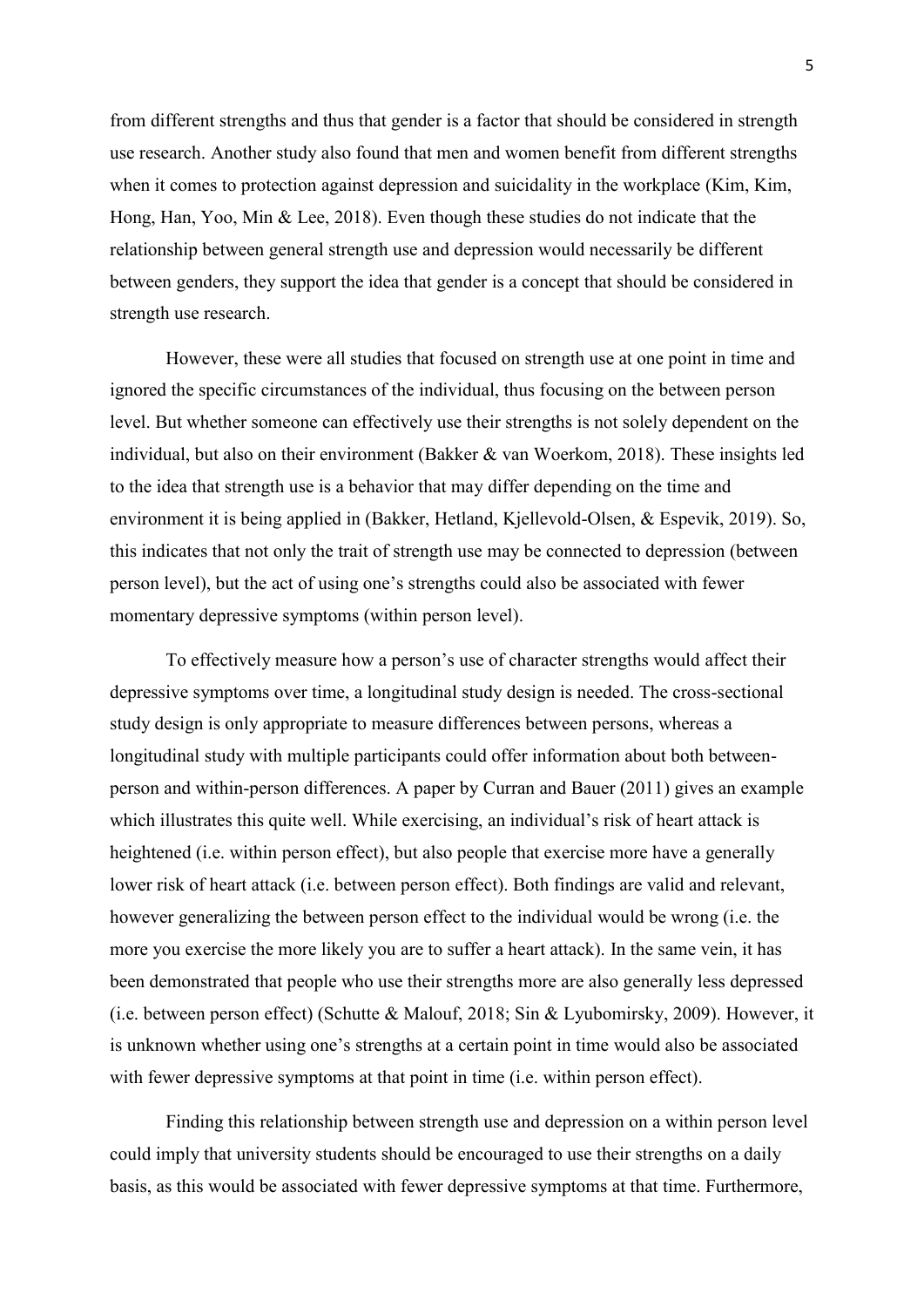finding evidence for a link between these concepts at the within person level would indicate that the theories about those concepts hold true across different levels of analysis, which is an idea that is known as isomorphism. Oftentimes certain concepts that are used to describe individuals are also used to describe higher level units like groups, or the other way around. However, these comparisons might not be appropriate since generalizability and meaningfulness across levels may not have been made evident yet, which is why isomorphism is something to strive for (Tay, Woo & Vermunt, 2014). Research about the within person relationship between strength use and depression does not yet exist. There has been one study by Bakker, Hetland, Kjellevold-Olson and Espevik (2019) which confirmed a relationship between strength use and wellbeing on a within person level for naval cadets, however this research has not yet been replicated for other populations, nor for depression as a specific aspect of well-being.

This research aims to examine the association between use of character strengths and depressive symptoms in university students and how this relationship varies between genders. Based on previous research two hypotheses have been formulated. The first hypothesis is that strength use and depression have a significant negative weak correlation on a between person level and on a within person level. The second hypothesis is that the correlation between strength use and depression is different for the two genders.

### **Methods**

### **Design**

In this study, the experience sampling method (ESM) was used to assess momentary character strength use and momentary depression in university students over the course of a week. ESM is a structured self-report diary technique that can be used to assess concepts such as mood as they are taking place in regular life (Myin-Germeys et al., 2018). In ESM studies participants usually fill in a questionnaire several times a day over a multiple day period. This method was suitable for the current study, since it allowed for measurements on a between person level and on a within person level by collecting multiple measurements each day from multiple participants. This study was part of a larger study, which focused on character strength use and wellbeing. As part of this larger research, there were other measures of wellbeing included in the study design which are not relevant to this specific study and are not discussed further. The study received ethical approval by the Behavioral, Management and Social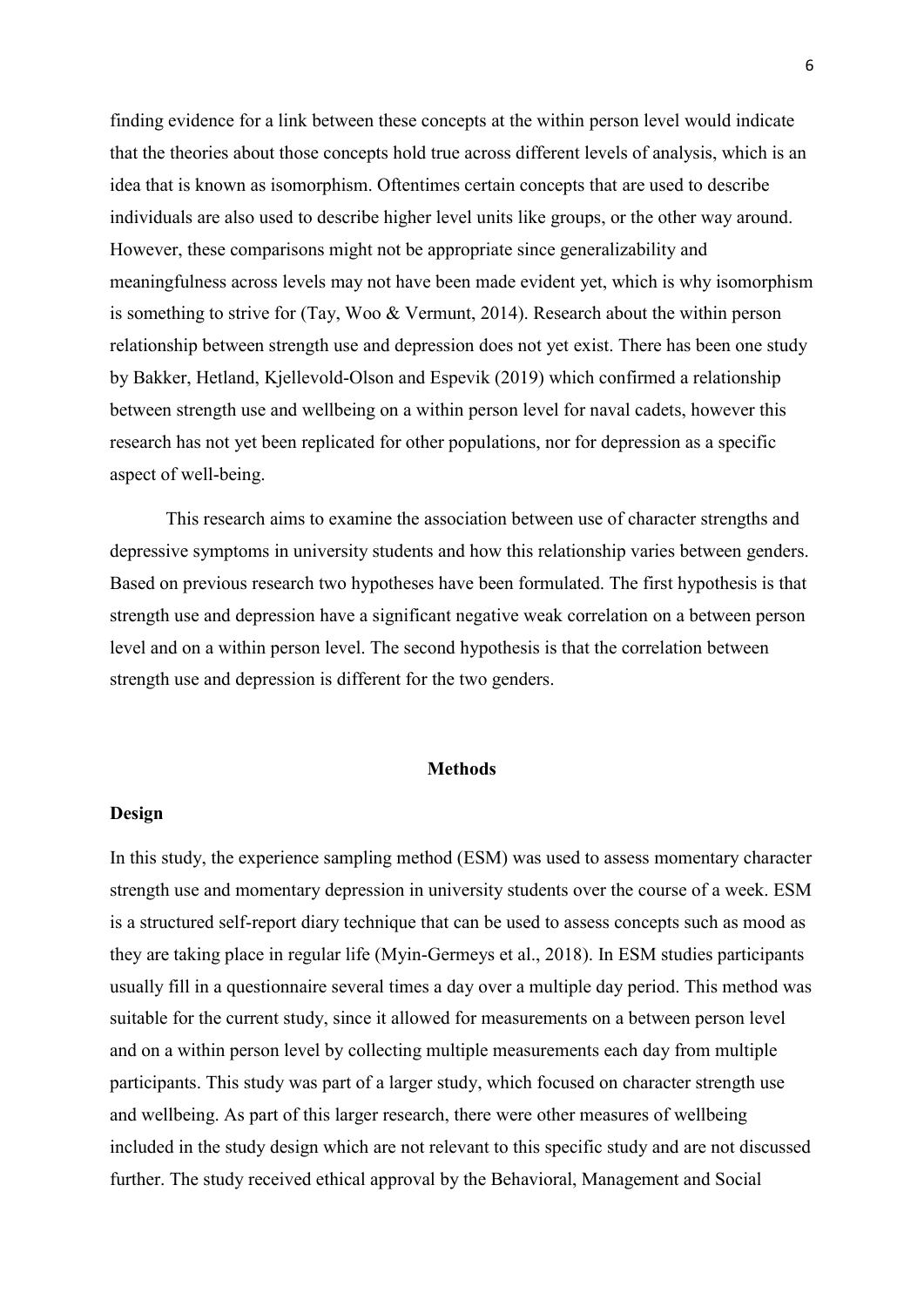Sciences (BMS) ethical committee of the University of Twente on the 22<sup>nd</sup> October 2020 (approval number 201229).

### **Participants**

A convenience sampling method was used to recruit participants. Participants were recruited through personal contacts of the researchers. The participants received no compensation for their participation in the study. Inclusion criteria were that participants had to be enrolled in a college or university, had to have basic English skills to be able to complete the (English language) surveys and had to have a smartphone in order to download the Ethica application. Originally 27 participants were recruited for this study, which appeared to be a reasonable number, since experience sampling studies have a median sample size of 19 participants (van Berkel, Ferreira & Kostakos, 2017). However, 17 participants had to be excluded from the current study, leaving a final sample of 10 participants. In total, three participants had to be excluded for not filling in the baseline assessments, six had to be excluded for not meeting the inclusion criteria, and eight had to be excluded because their response rate was too low (<50%). The participants were 50% male and 50% female, with ages ranging from 22 to 25 years old  $(M<sub>age</sub>=23.5 SD<sub>age</sub>=.85)$ . The participants were all university students and their nationalities were 70% German, 10% Dutch, and 20% other.

# **Materials**

To collect data for this study, version 390 of the Ethica application (Ethica, 2019) was used. Ethica is an application that participants can download for free on their smartphone. Participants can fill in questionnaires through Ethica and the application can also send them push notifications as reminders. Ethica is convenient for experience sampling methods since it uses the phone of the participant to collect the data, which allows measurements on the go. The application is available for iOS and Android phones and offers full offline support, meaning that participants do not have to use their mobile data to participate. All data in Ethica is encrypted and stored securely. Ethica offers the participants security and privacy by giving them full control over their data, including the option to delete it. In order to use the Ethica application an e-mail address and phone were needed.

The study included a set of demographic questions, two trait level questionnaires and a daily questionnaire. The demographic questions assessed the participants' age, gender, nationality,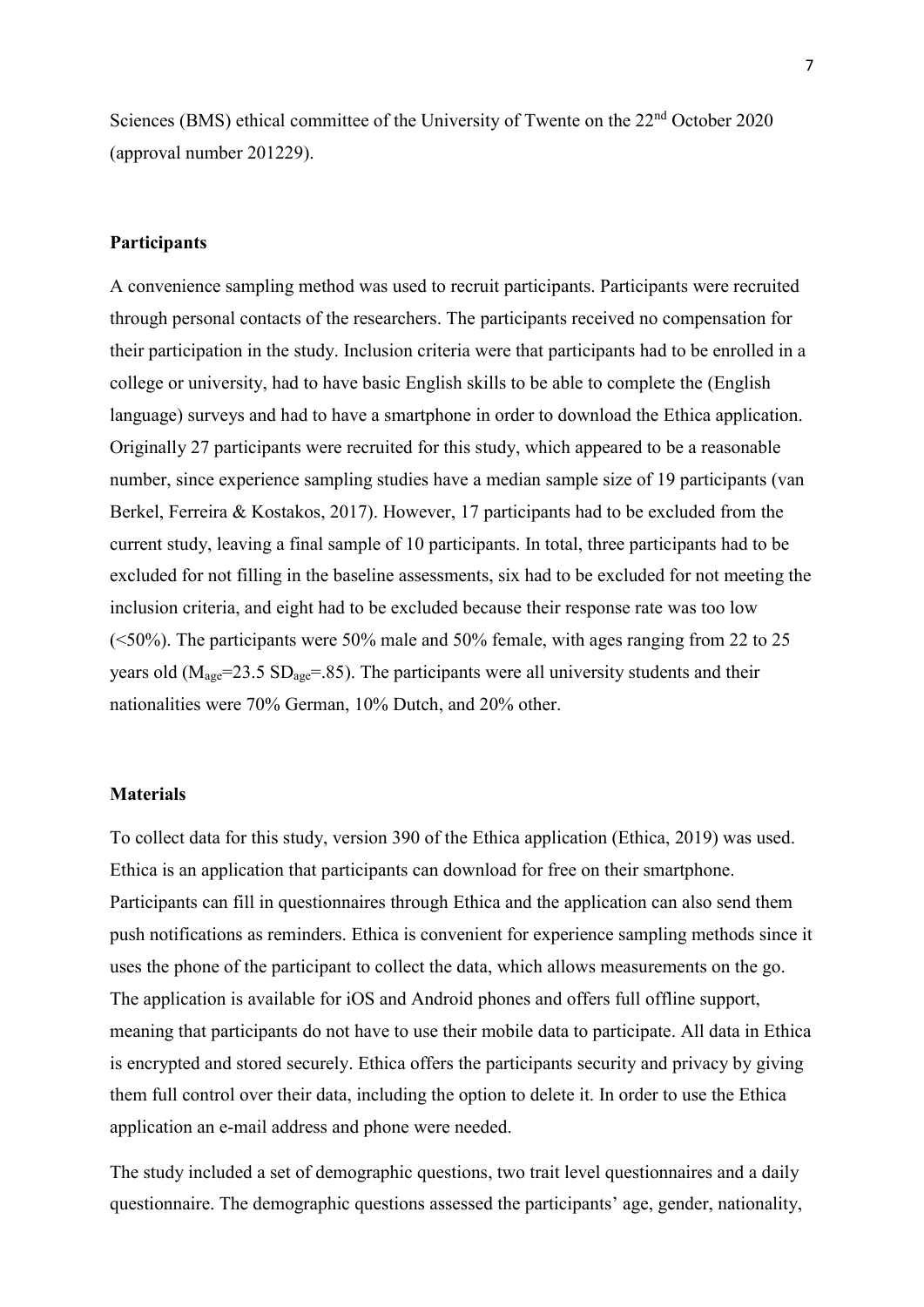and university enrollment status. The trait level questionnaires consisted of a questionnaire measuring depression and a questionnaire measuring character strength use.

#### *Trait depression*

The questionnaire that was used to measure trait level depression was the Patient Health Questionnaire-8 (PHQ-8) (Appendix B), which was first introduced in a paper by Kroenke and Spitzer (2002). The PHQ-8 consists of 8 items that are measured on a 4-point Likert scale, ranging from 0 (not at all) to 3 (nearly every day). The items themselves are prefaced by the following sentence "Over the last 2 weeks, how often have you been bothered by any of the following problems?". An example of one of the items would be "Feeling down, depressed, or hopeless". The PHQ-8 has adequate reliability and validity (Kroenke & Spitzer, 2002). In this current study, the PHQ-8 had a Cronbach's Alpha of .86 and was thus also found to have adequate reliability.

# *Trait strength use*

In order to measure the participants trait level of character strength use, the Strengths Use Scale (SUS) (Appendix C) was used, which was first introduced in a paper by Govindij and Linley (2007). The scale consisted of 14 items that were measured on a 7-point Likert scale, ranging from 1 (strongly disagree) to 7 (strongly agree). An example of one of the items would be "I achieve what I want by using my strengths". The SUS has been shown to have adequate reliability and validity (Govindij & Lindley, 2007). In this current study, the SUS had a Cronbach's Alpha of .906 and was thus also found to have adequate reliability.

# *Daily questionnaire*

The daily questionnaire (Appendix D) consisted of three items and measured the participants' state level character strength use and momentary depression. The first part of the daily questionnaire focused on depression and was based on the single item scale for depressive mood (McKenzie & Marks, 1999). The item was measured on a 9-point Likert scale, ranging from 0 (hardly at all) to 8 (very severely disturbing/disabling). The original item was "Choose a number from the scale below to show how much you are troubled by feeling miserable or depressed". The item had a correlation of 0.71 to 0.78 with scores from the Beck Depression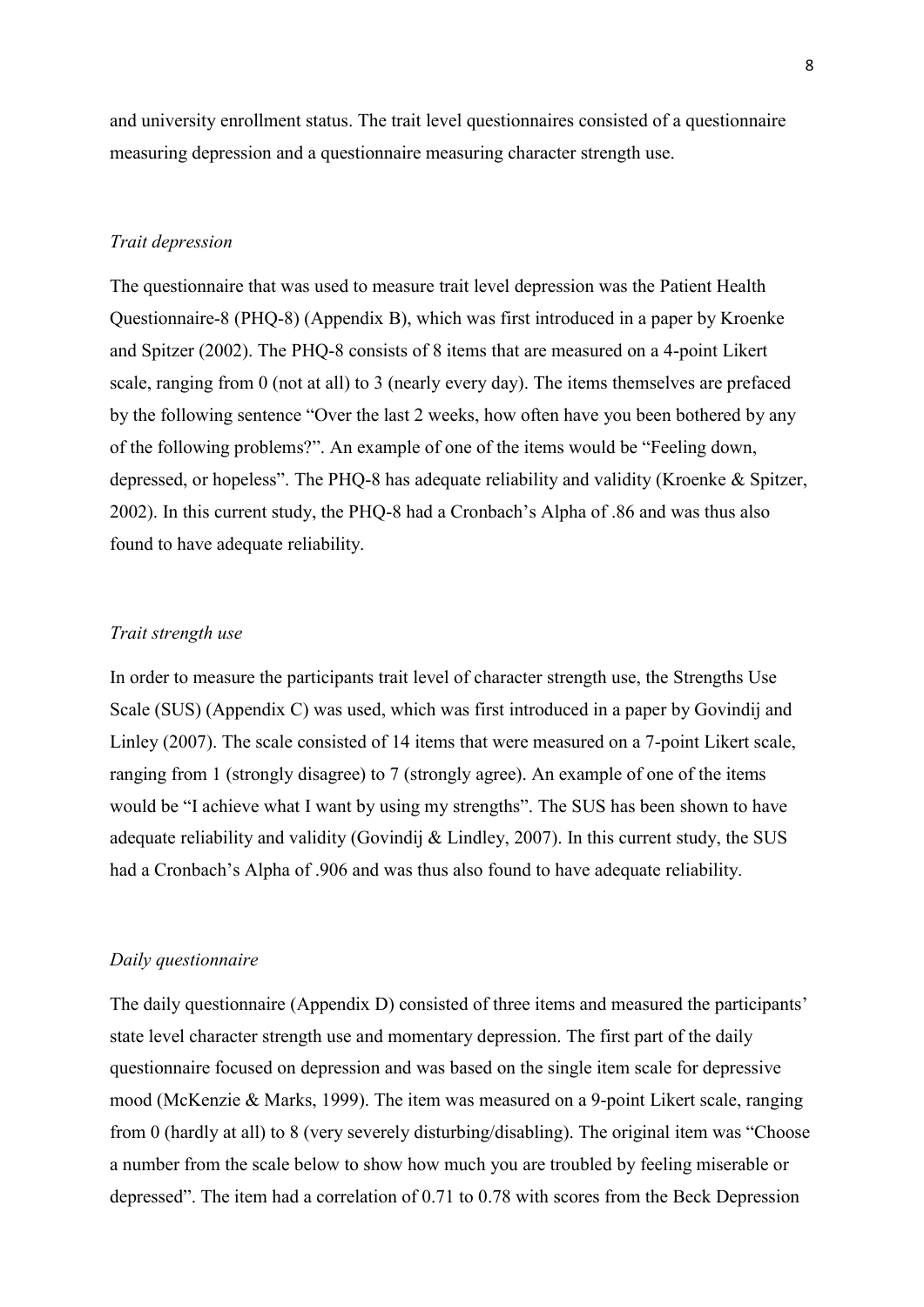Inventory (BDI-21) and had acceptable reliability and validity (McKenzie & Marks, 1999). However, for the item to measure momentary depressive mood instead of general depressive mood, the item was slightly modified. The resulting new item read as "On a scale from 0 (Hardly at all) - 8 (Very severely disturbing/disabling), how much are you troubled by feeling miserable or depressed at the moment? Choose the number that you feel best reflects your current feelings."

The second part of the daily questionnaire focused on character strength use and consisted of two items from the Strengths Use Scale (Govindji & Linley, 2007). The items were measured on 7-point Likert scale, ranging from 1 (strongly disagree) to 7 (strongly agree). The two items were "I am regularly able to do what I do best" and "I am able to use my strengths in lots of different ways". These two items had a factor loading of .79 and .75 respectively and thus had the highest factor loadings out of all the 14 items that were part of the original scale. These items also had to be slightly transformed in order for them to measure momentary strength use instead of general strength use. The resulting new items were "I feel able to do what I do best at the moment" and "I feel able to use my strengths in lots of different ways at the moment". To get a single state strength use variable for the analysis, the average score from the two items was used.

### **Procedure**

After the study was programmed into Ethica and pilot tested for correctness, participants could sign up for it. At the start of the data collection participants were provided with a URL link, which led them to the Ethica website. On the website participants were instructed to download the Ethica application from either the "Google Play Store" or the "App Store", depending on their type of phone. From there on all necessary information, including the informed consent form (Appendix A), was provided through the application, however participants still had the opportunity to contact the researchers by phone in case of additional questions.

Immediately after downloading the application, participants had the opportunity to fill in their demographic data and had time to do so until the end of the study. Participants were required to complete the trait level questionnaires on the day of sign up (day 1). This was done to ensure that the daily questionnaires would not influence the participants responses on the trait level questionnaires. On day 2 to 8 the daily questionnaire was administered. An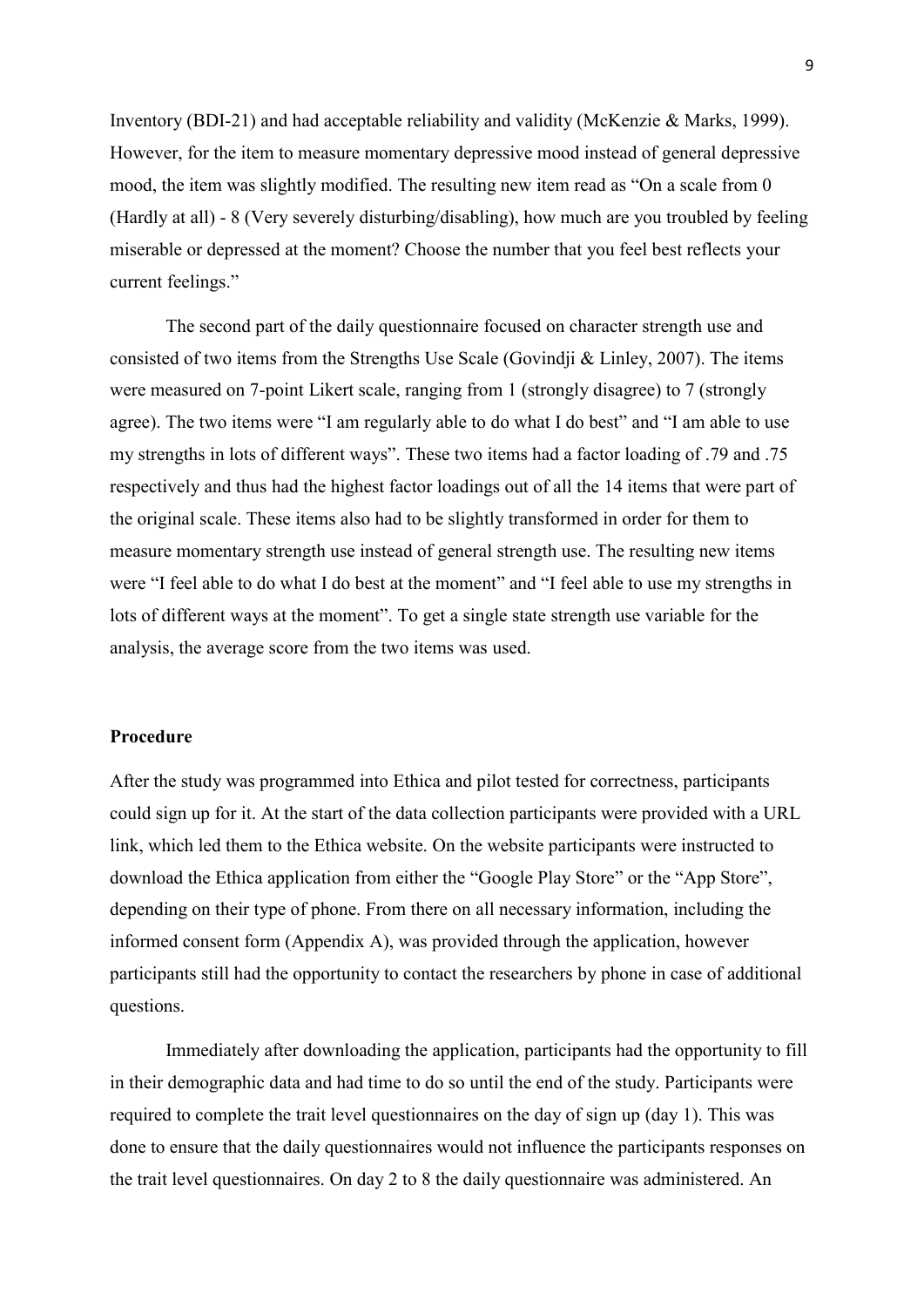interval contingent protocol was used in administering the daily questionnaires to receive multiple measurements per day at standardized time windows and minimize the burden on the participants (Christensen, Barrett, Bliss-Moreau, Lebo & Kaschub, 2003). Each day had three time windows, during which the daily questionnaire was administered once. Three measurement points in a day are most common in ESM, usually during morning, late afternoon and night (Yearick, 2017). Measurements should also have some space in between each other and take place when the target group is awake (Connor & Lehman, 2012). Thus, the time windows for this study were in the morning from 9am to 12am, in the afternoon from 2pm to 5pm and in the evening from 7pm to 10pm. At the beginning of each of these three hour time windows the participant received a push notification to remind them that it was time to fill in the questionnaire. After 90 minutes the participant received a second push notification to again remind them that it was time to fill in the questionnaire, in case they had not done so already. This resulted in a total number of six notifications per day, with a minimum of 90 minutes in between, which was found to be a sufficient inter-notification time (van Berkel, Ferreira & Kostakos, 2017).

In total, the study had a duration of 8 days. ESM studies commonly take about 14 days, but for this study it was decided to shorten the length in order to reduce participant burden. The whole data collection process lasted from the 9<sup>th</sup> November 2020 until the  $23<sup>rd</sup>$ November 2020.

## **Data analysis**

To analyze the data, the statistics program IBM SPSS Statistics 25 was used. Participants with repetitive answering patterns were excluded from the dataset. A repetitive answering pattern was defined as the same answers having been selected every time the questionnaire was presented. Test cases from the researchers and cases that did not include baseline assessments were also excluded. Additionally, participants with a response rate lower than 50% were also excluded. Conner and Lehman (2012) mentioned that a cutoff point at 50% is commonplace in ESM studies. This cutoff point also allowed for a reasonable amount of data to be collected while simultaneously excluding participants whose response rate was considerably below the average response rate of 70%. Descriptive statistics were calculated for demographics of the participants. Afterwards, sum scores for the PHQ-8 and the trait level version of the SUS were calculated, as well as means for each participant. For a visual analysis graphs were created, which depicted the levels of state strength use and state depression for each participant across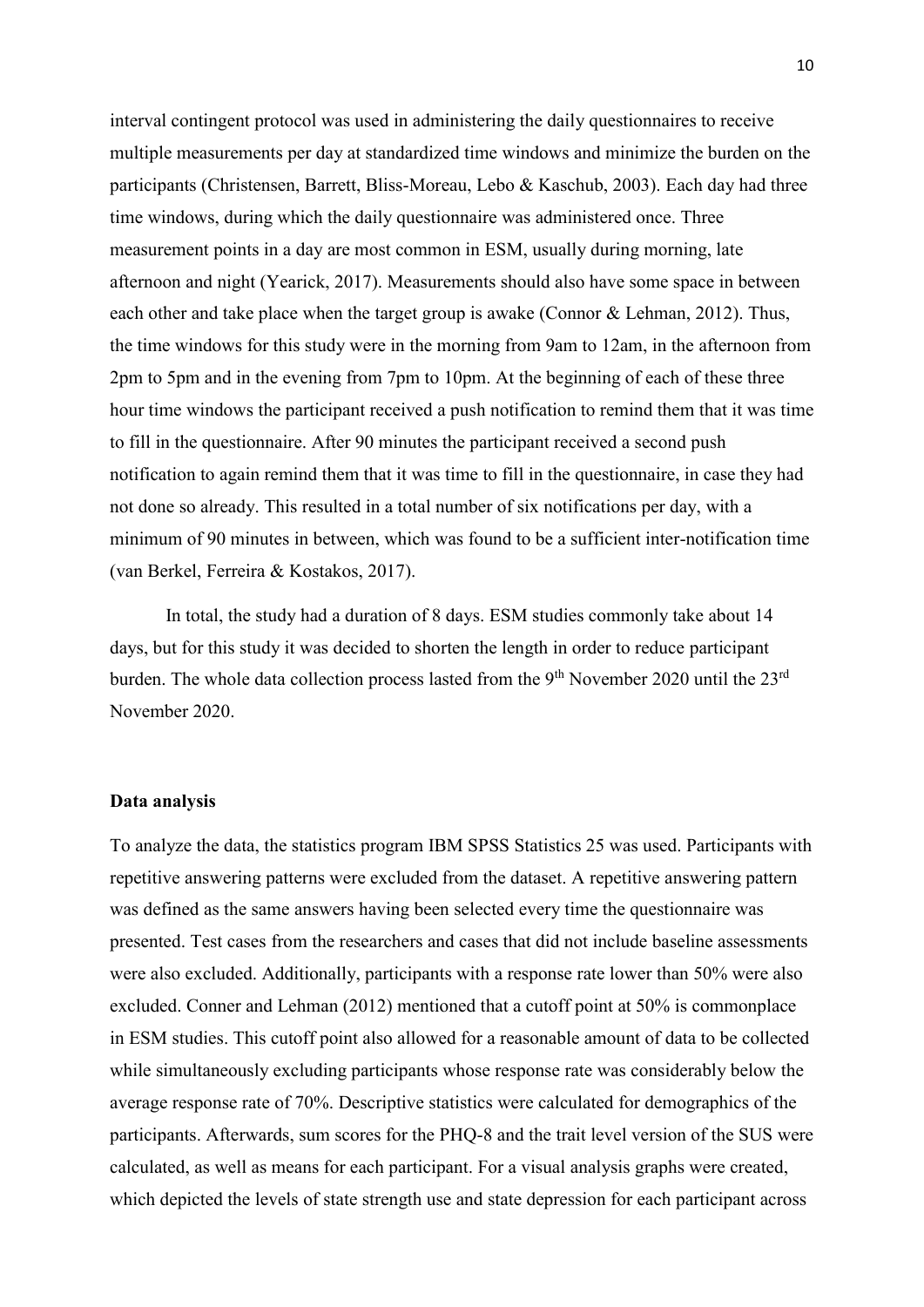the study period. Also, a bar graph was created which showed each participants' mean value for state depression and state strength use.

First a correlation analysis was conducted on the sum scores of the PHQ-8 and the trait level Strength Use Scale to check the correlation of the trait constructs. Additionally, the correlation between the state measures and their corresponding trait measure was analyzed, but to do so, a new variable had to be created first. Mean scores for each participant regarding state strength use and state depression were calculated across all time points, resulting in the Person Mean (PM) value for these variables. A correlation analysis between PM-strength use and the trait level Strength Use Scale was conducted, aswell as a correlation analysis between PM-depression and the PHQ-8. To check the overall correlation between state strength use and state depression, a linear mixed model was used with state strength use as the predictor variable and state depression as the outcome variable. Afterwards, to see whether this correlation between state depression and state strength use was the same for men and women, a moderation analysis was conducted with gender as the moderator variable.

The association between state strength use and state depression over time was also analyzed using a linear mixed model. This linear mixed model was used to examine whether the relationship between character strength use and depression most resembles a trait like (between person) or state like (within person) association (Curran & Bauer, 2011). To do so, another new variable had to be created first. The PM-strength use score was subtracted from each individual state strength use score, resulting in the Person Mean Centered (PMC) value for strength use. The PMC-strength use indicates for each measurement point whether the participant used their strengths more or less than their average and if so, to what extent. The linear mixed model used state depression as the outcome variable and the new variables, PMstrength use and PMC-strength use, as predictor variables. Additionally, Z-scores were calculated for state depression, PM-strength use and PMC-strength use and a standardized linear mixed model was created, using these standardized variables. In these models PM was used to determine the strength of the trait like association and PMC was used to determine the strength of the state like association.

### **Results**

# **Descriptive Statistics**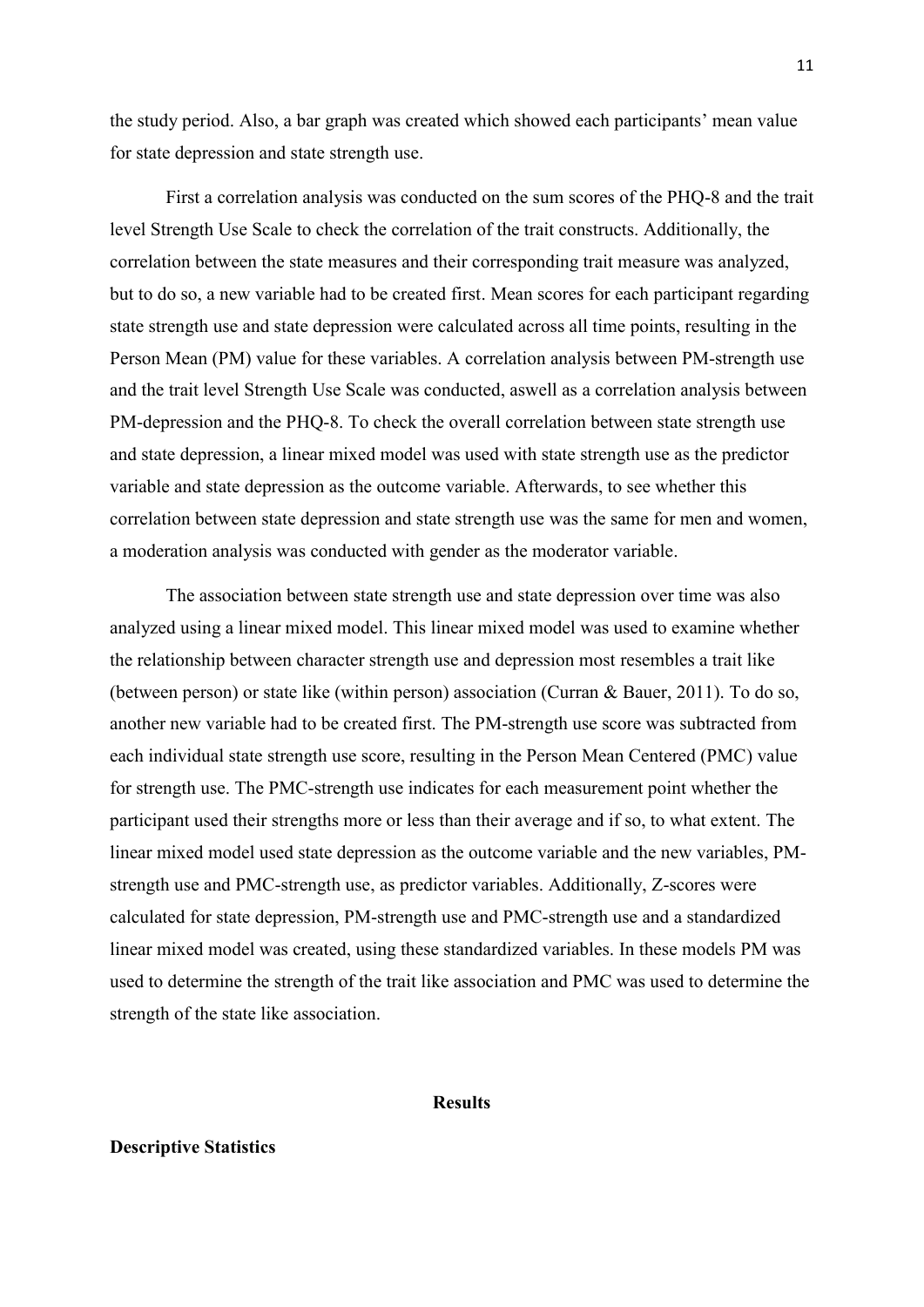In total 27 people signed up for the study, of which 17 had to be excluded for different reasons, which were mentioned under the section 'Participants'. This left 10 participants for the analysis. Table 1 shows an overview of the mean and standard deviation, as well as minimum and maximum scores for the trait questionnaires and for the PM of the state constructs. Something that stands out about these values is that the participants had rather low state depression scores. For reference a score below two indicates no sign of depression and a score of 3-4 only indicates mild-moderate depressive symptoms (McKenzie & Marks, 1999). The trait depression scores were somewhat higher, however the mean score still stayed below ten. A score of ten or above is a generally accepted cutoff point for depression, meaning a score below ten gives no indication of current depression (Kroenke, Strine, Spitzer, Williams, Berry & Mokdad, 2009).

#### **[Table 1](https://www.sciencedirect.com/science/article/pii/S0165032708002826?casa_token=oHK_MT_CzUwAAAAA:-q0Z8qeF4PPttL_Z0nIp5wXoezm-3qPht3CDJ_KihYlUwAzXPnGfXp_3WSiyy_CreiU7EyQn0Nk)**

*Descriptive Statistics of Trait Strength Use (SUS) and Trait Depression (PHQ-8), as Well as Person Mean (PM) Scores of State Strength Use and State Depression* 

|                            | Mean  | Standard  | Minimum (Scale | Maximum (Scale |
|----------------------------|-------|-----------|----------------|----------------|
|                            |       | deviation | Minimum)       | Maximum)       |
| Trait Strength Use         | 65.66 | 11.265    | 43(14)         | 78 (98)        |
| <b>Trait Depression</b>    | 7.483 | 4.559     | 2(0)           | 17(24)         |
| State Strength Use PM      | 4.534 | 0.616     | 3.26(1)        | 5.44(7)        |
| <b>State Depression PM</b> | 1.659 | 0.991     | 0.21(0)        | 3.76(8)        |

### **Visual Analysis**

Figure 1 depicts the average state levels of strength use and depression for each participant, over the course of the study. When analyzing this graph, it appears that the variation between participants is greater for the depression values than for the strength use values (for ranges see Table 1). Another thing that stands out is that there seems to be a negative association between state strength use and state depression on a between person level. This is most apparent when looking at participant #30636, who had the lowest depression score (0.21) and one of the highest strength use scores (5.32).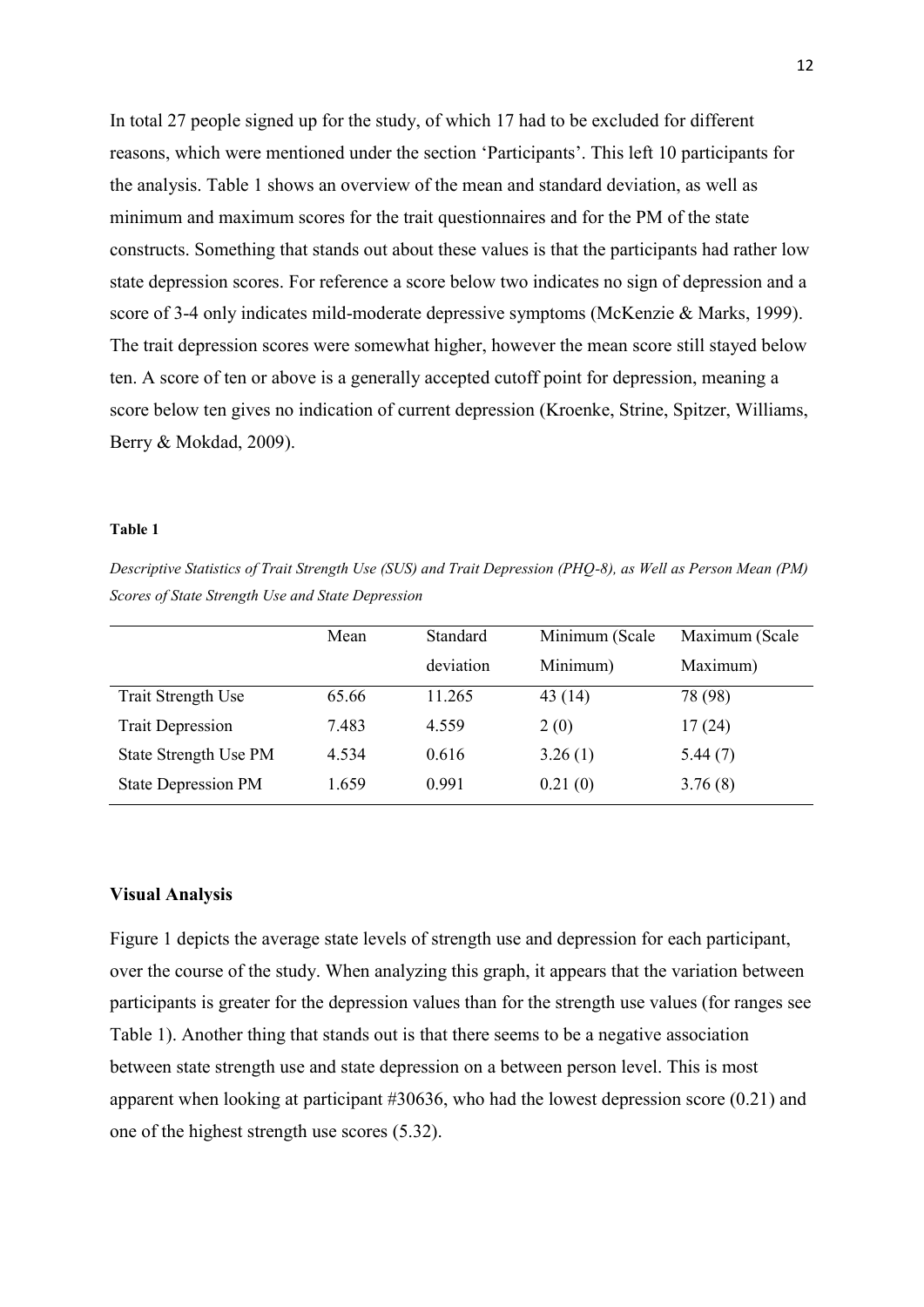#### **Figure 1**



*Average State Depression and State Strength Use per Participant.* 

*Note:* State Depression is on a scale from 0-8 and State Strength Use is on a scale from 1-7, so the ranges are different.

Figure 2 provides additional information on the fluctuating values of the state constructs over time. When looking at Figure 2, one can see how the relationship between state strength use and state depression looks like over time for participant #25651. This participant is an interesting choice for closer visual inspection because they had the highest average state strength use score (5.44) out of all the participants. When looking at the graphs it seems like oftentimes when there is a spike in one of the constructs, there is a dip in the other one, which would indicate a negative association between the two constructs on a within person level. This is not always the case though, as one can see for example at timepoints 5 and 6, where state depression and state strength use were both lower at timepoint 6 than they were at timepoint 5.

#### **Figure 2**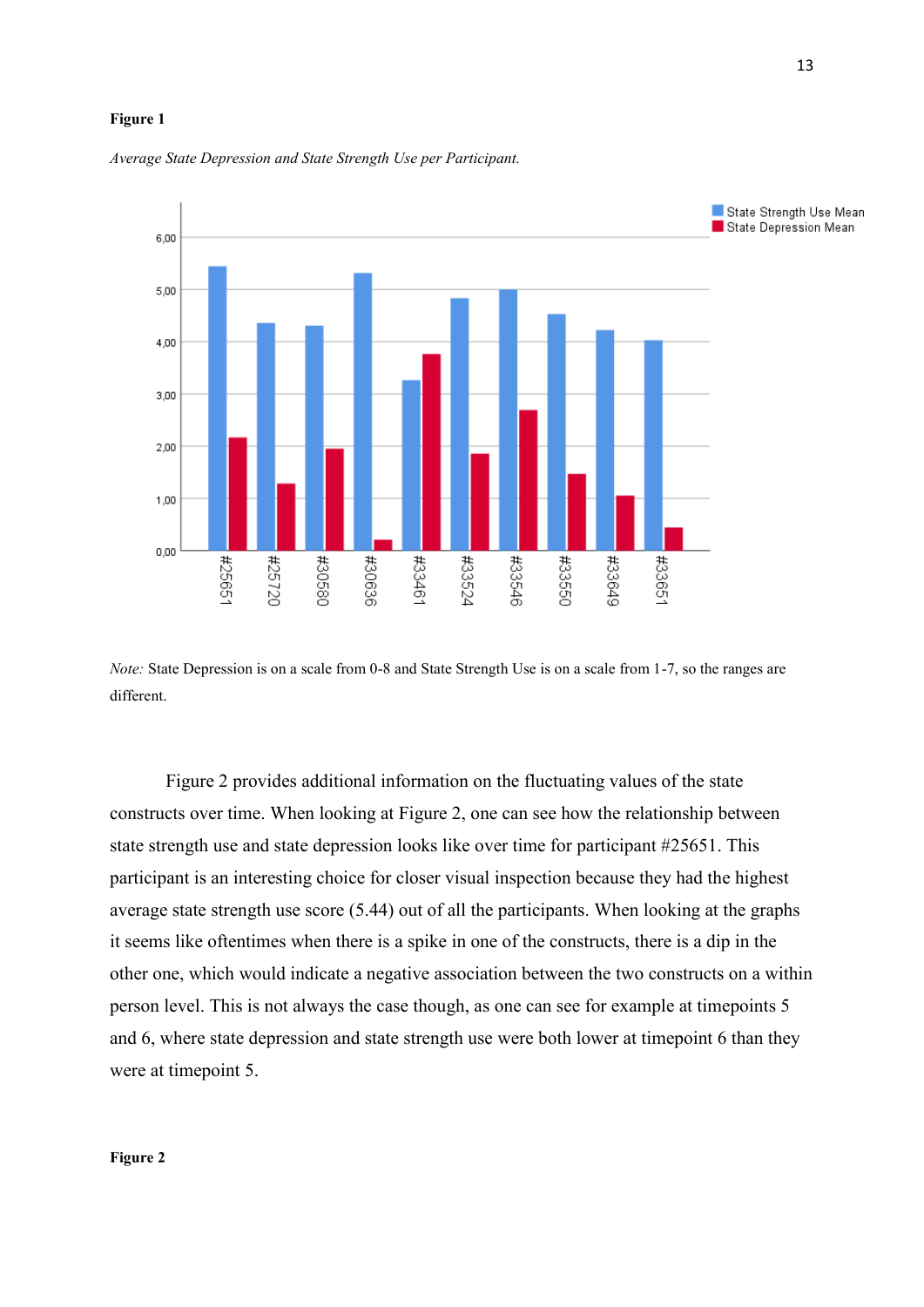



#### **Correlation Analyses**

A correlation analysis between state level and trait level measures of depression showed a strong and significant correlation between the two constructs ( $r=0.809$ ,  $p<0.01$ ). A correlation analysis between state level and trait level measures of strength use showed a significant, but weak correlation between the two constructs ( $r=158$ ,  $p=.036$ ). A correlation analysis between the trait level measure of depression and the trait level measure of strength use showed no significant correlation between the two constructs ( $r=111$ ,  $p=142$ ).

# **Linear Mixed Models**

A linear mixed model was used to check the overall association between state level strength use and state level depression, as well as the strength of the between person and within person associations between these concepts, and a possible interaction by gender. First, the analysis showed that there was overall a significant moderate negative association between state strength use and state depression over time,  $B = -.554$ ,  $p < .001$ , 95% CI [-.738, -.371]. This means that on average, participants with higher strength use experienced less depression. When exploring an influence of gender, the analysis showed that there was no significant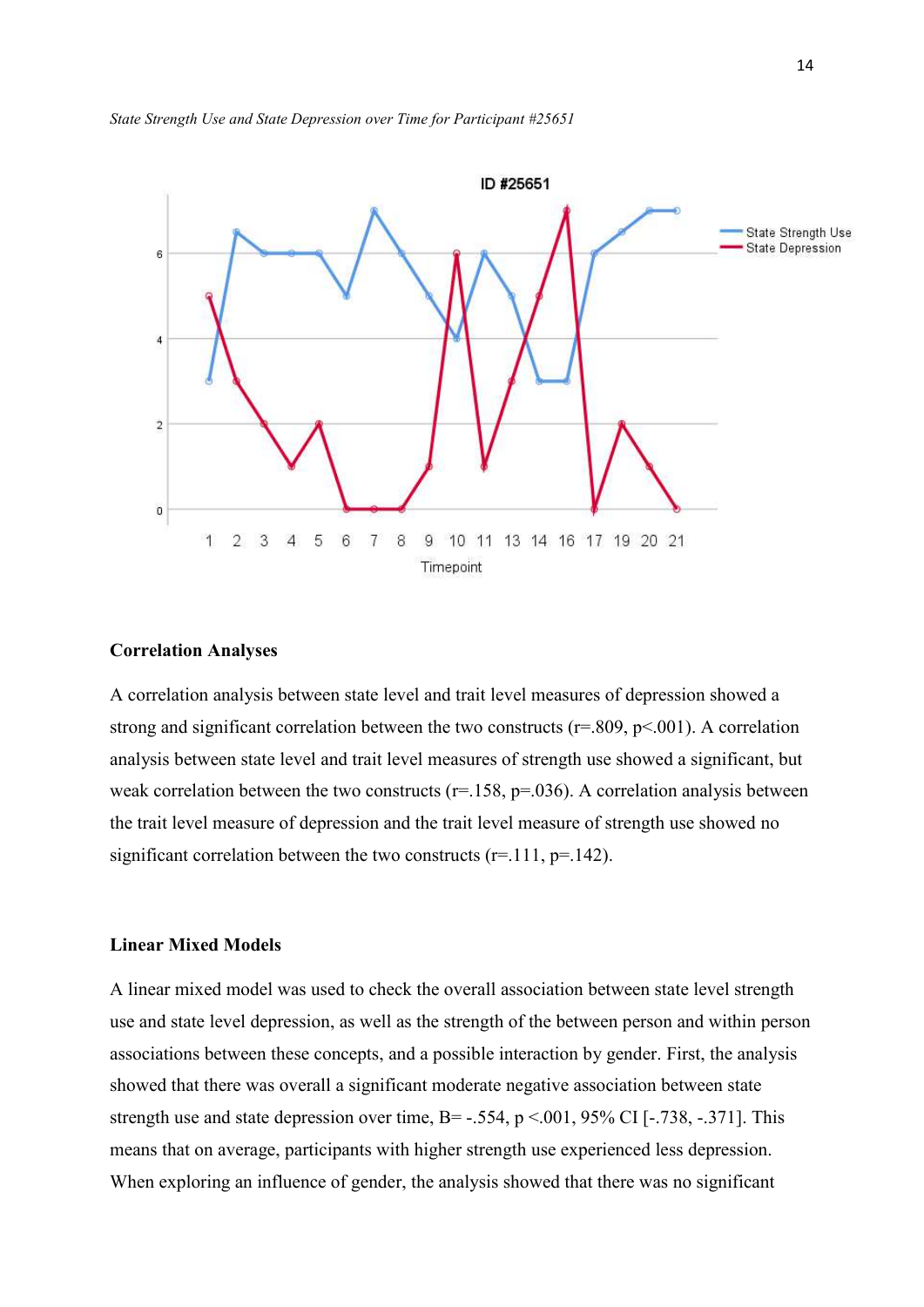difference in the relation of state depression and state strength use between the genders, B=.340, p=.076, 95% CI [ $-.036, .717$ ]. This means that the correlation between strength use and depression was the same for men and for women. Next, the analysis showed that there was no significant negative association between strength use (PM) and depression on a between person level, B=-.215, p=.061, 95% CI [-.442, .01]. Lastly, the analysis showed that there was a significant weak negative association between strength use (PMC) and depression on a within person level, B=-.333, p<.001, 95% CI [-.449, -.216]. These analyses indicate that the association between strength use and depression is more of a state like association. This means that the association between strength use and depression can mostly be attributed to the fact that when participants use their strengths more than they normally do, they also experience less depression than they normally do at that same timepoint.

### **Discussion**

# **Result interpretation**

The aim of this research was to examine the association between use of character strengths and depressive symptoms in university students, therefore an ESM study was conducted to examine this association on a within person level and on a between person level. Another aim was to assess whether this relationship varies between men and women.

The first hypothesis was that there is a significant relationship between strength use and depression on a between person level and on a within person level. Based on the findings this hypothesis was rejected, since there was only a significant relationship on a within person level but not on a between person level. The second hypothesis for this research was that there is a difference in the correlation of state strength use and state depression between the two genders. Based on the findings this hypothesis was rejected, since the relation between strength use and depression was the same for men and women.

The results showed overall a significant negative correlation between state strength use and state depression. This means that, generally speaking, university students who used their strengths more often also experienced less depression. Furthermore, the results showed that the negative correlation between state strength use and state depression was only significant on a within person level and not on a between person level. This indicates that the previously mentioned association between state strength use and state depression can mostly be explained by a within person association. In this case the within person association means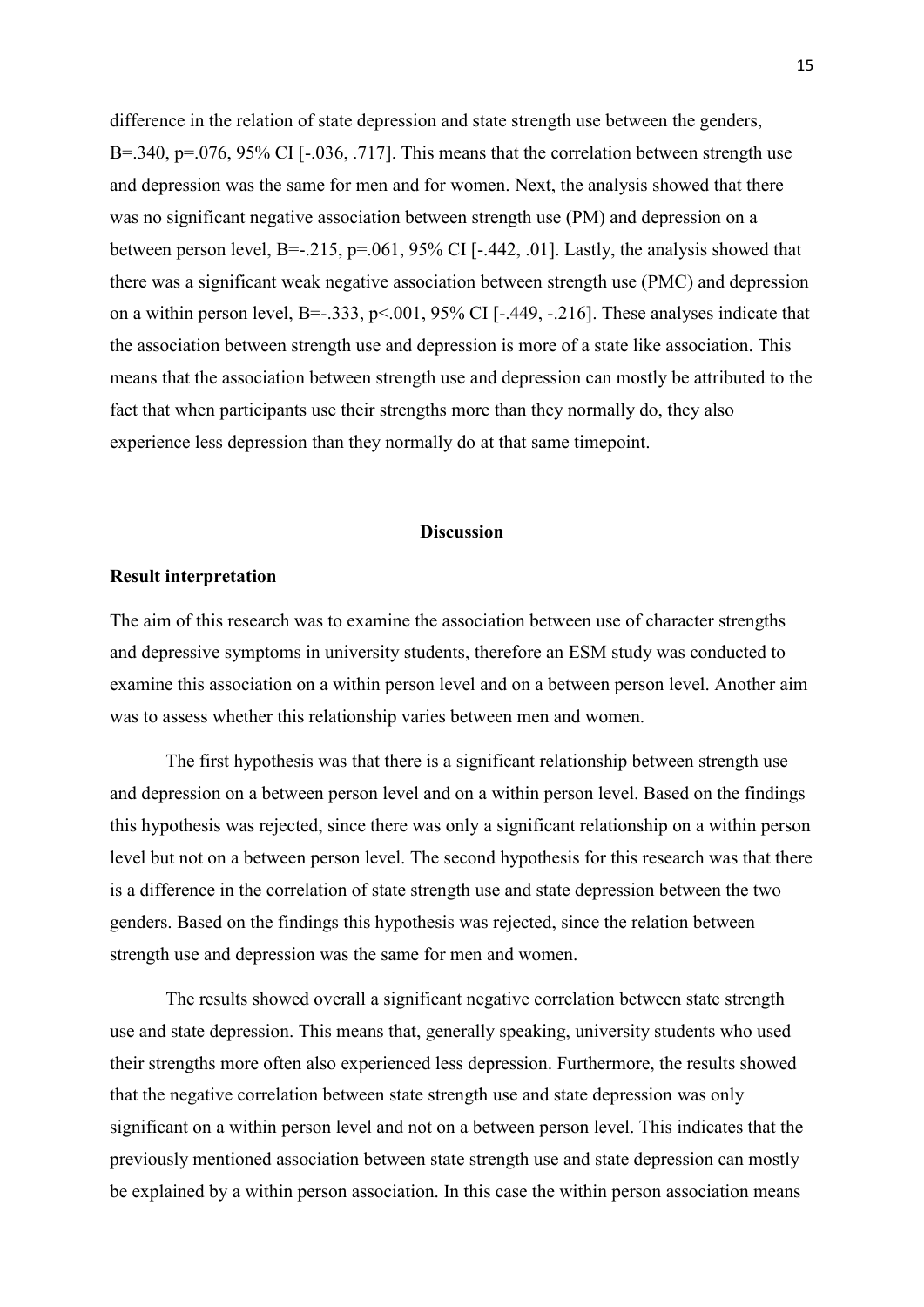that when students used their strengths more than they normally did, they also experienced less depression than they normally did. The results of the trait strength use and trait depression correlation did not show a significant between person association either. This means that the students' average amount of strength use gave no indication on their general level of depression. Lastly, the results did not show a significant difference in the correlation of state strength use and state depression between the genders. This means that the degree to which people who were frequently using their strengths also experienced less depression was roughly the same for men and for women.

The overall significant negative correlation between the state constructs is in line with the findings from previous researchers. The meta-analysis by Schutte and Malouff (2018) analyzed seven studies on strength use and depression and found that strength use had a significant impact on decreases in depression. Even though their findings also imply a causal relationship that could not be replicated by this study, the fact that a significant correlation between the constructs has been found is in line with their research. Similarly, the metaanalysis by Sin and Lyubomirsky (2009) compared 25 different studies and overall found a significant relationship between strength use and depression, so the current finding is very much in line with previous research.

As mentioned in the introduction, there was no research done on the within person relationship between strength use and depression. However, Bakker and colleagues (2019) did research on the relationship between strength use and wellbeing on a daily level and in their study found this relationship to be significant. Since there is a significant negative correlation between wellbeing and depression (Zheng, 2016), it can be said that the current findings are in line with the research of Bakker and colleagues. However, the current study also added a level of detail in two notable ways. Firstly, it showed that strength use and wellbeing are not only associated on a daily level but also on a momentary level, since this study involved three measurements per day. Secondly, it also specifically differentiated between the within person level and the between person level. It must also be noted that, since the association between strength use and depression was only significant on a within person level and not on a between person level, it appears that the principle of isomorphism may not apply for this relationship.

When looking for possible explanations why using one's strengths more would directly be associated with less depression the broaden and build theory (Fredrickson, 2004) might offer some insights. It has been documented that depressive mood and the pessimistic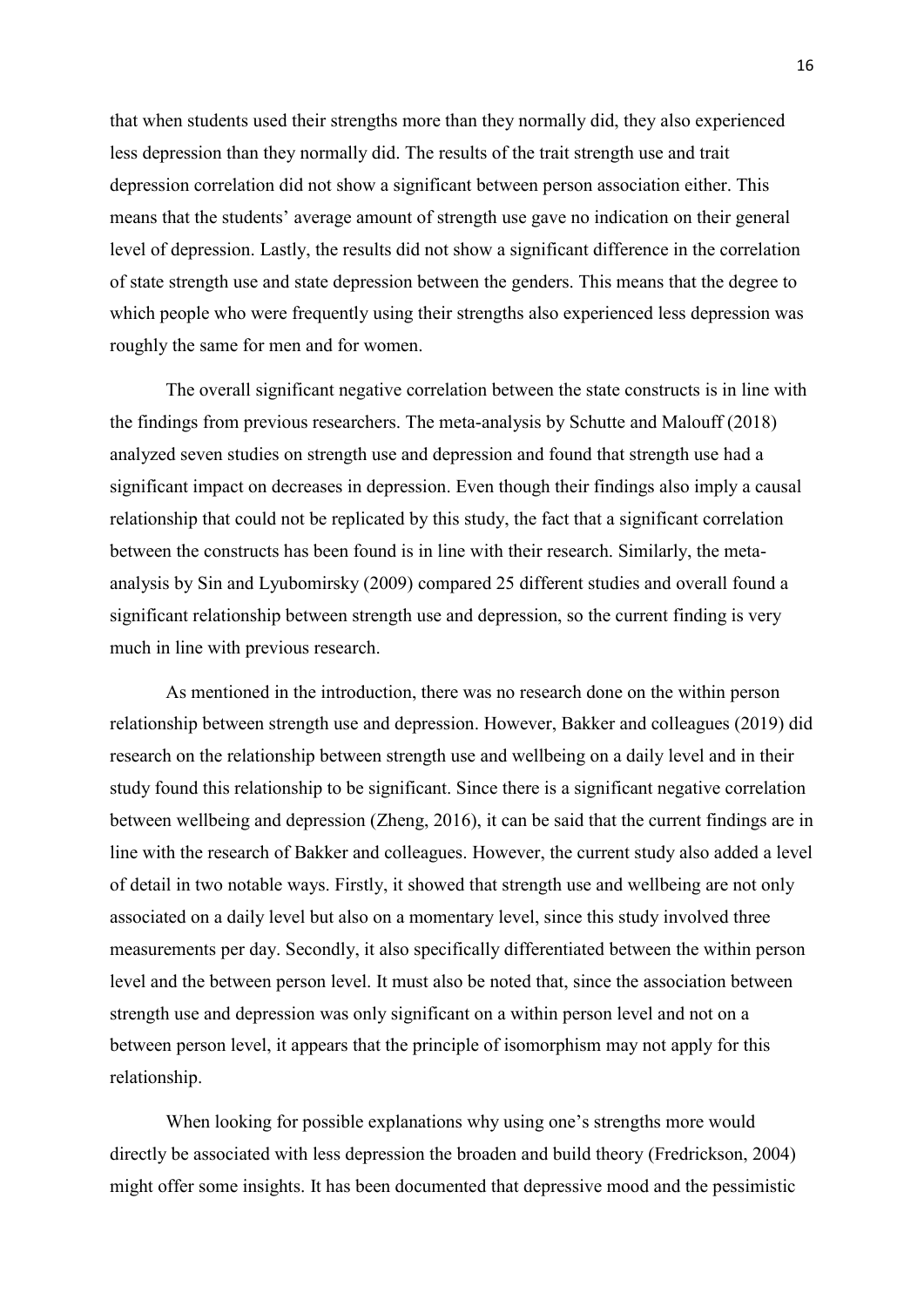thinking that results from it affect each other reciprocally, resulting in a downward spiral that may result in a steady worsening mood or severe depression (Peterson & Seligman, 1984). However, broaden and build theory proposes that the inverse might also be true and thus positive emotions and the optimistic thinking that results from it affect each other, resulting in an upward spiral that may lead to an increase in emotional wellbeing over time (Fredrickson, 2004). So, it could be that when university students indicated an absence of depression, they also felt positive emotions which directly led to more optimistic thinking and a broadened mindset. This broadened mindset would then promote the discovery of novel and creative actions, which would include the use of certain character strengths. At the same time, it could be that more strength use indirectly leads to more positive emotions and thus also fewer depressive symptoms, which would explain the negative correlation between strength use and depression. Previous researchers have also considered strength use in the context of broaden and build theory and found that the theory provides an adequate basis to explain the effects of strength use. (Lavy & Littman-Ovadia, 2017)

The lack of a correlation between trait strength use and trait depression were not in line with the findings of previous researchers. All available previous research on strength use and depression focused on between person differences and the results varied somewhat, depending on the study. However, the general consensus was that a weak, but significant association exists between the two constructs (Schutte & Malouff, 2019; Sin & Lyubomirsky, 2009). This current study is not in line with this research, since no evidence for such an association was found.

These findings put the current understanding about the relationship between strength use and depression in question. The general understanding about the effect of strength use interventions on depression was that it functioned on a trait level, since all previous research was conducted on that level. The results of this current study may suggest that this understanding needs to be reevaluated, since the association between strength use and depression was only significant on a within person level. Thus, it is possible that an adjustment of character strength interventions towards momentary strength use could lead to better results by combating momentary depressive symptoms. In any case, more research is needed before any definitive conclusions on this topic can be drawn. An intervention study about the effects of momentary strength use on momentary depressive symptoms could offer valuable insights into more effective ways of combating depression, as compared to conventional strength use interventions.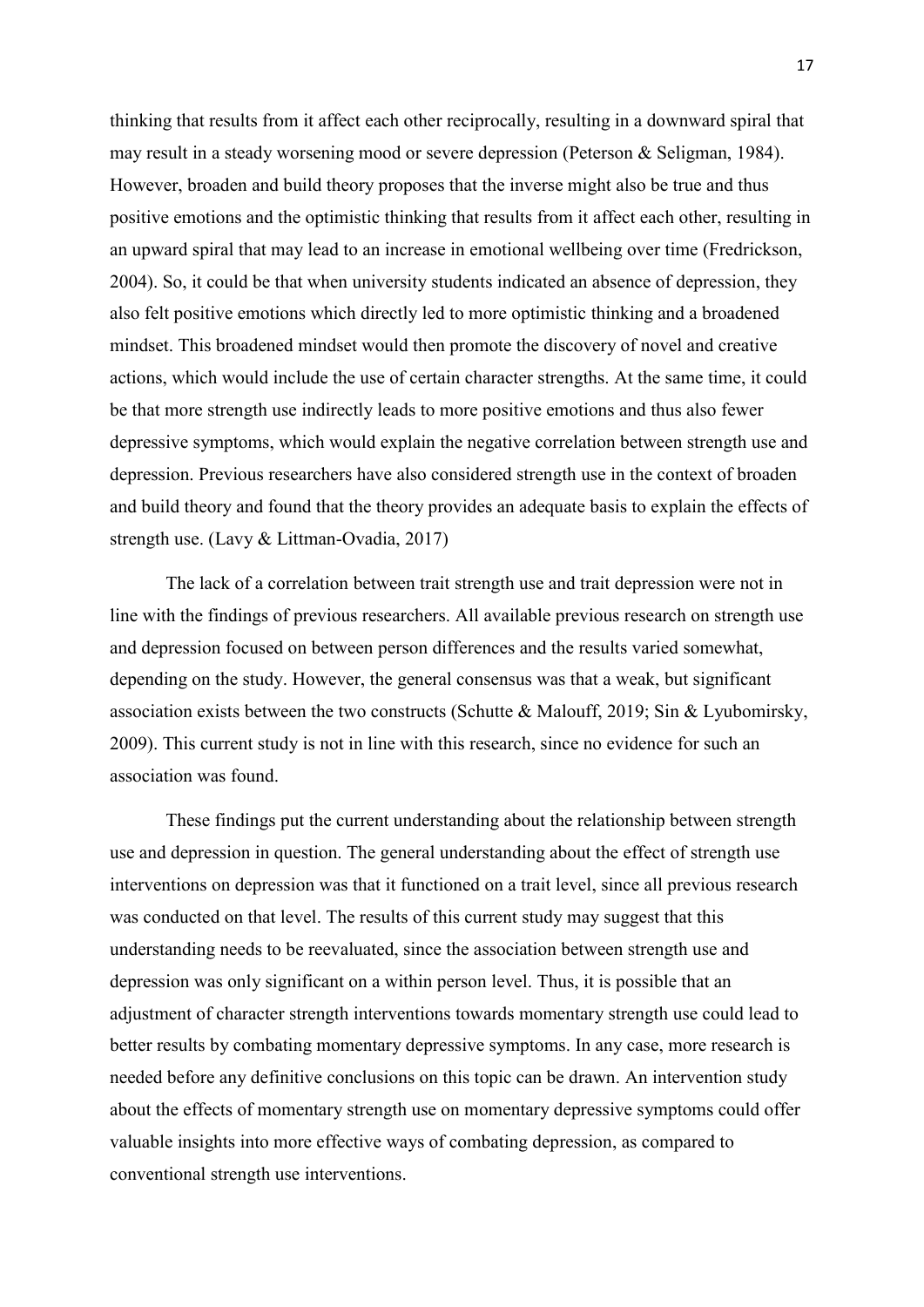The fact that there was no significant difference between men and women in the correlation of state strength use and state depression is not conflicting with previous research. Previous research has shown that differences exist between men and women in how they benefit from character strengths, when it comes to depression. However, these studies only indicated that men and women benefit from different strengths, not that the amount of strength use behavior would affect them differently (Quintana-Orts and Rey, 2018; Kim, Kim, Hong, Han, Yoo, Min & Lee, 2018), which is why those studies are not conflicting with the current findings. So since men and women can generally both benefit equally from strength use interventions future research should focus on finding out which strengths are most beneficial for each gender. If the most beneficial character strengths for each gender were known, then the effectiveness of strength use interventions could be maximized depending on the target group. If, for example, the use of certain strengths was beneficial for men but not for women, it would be unnecessary to have both genders partake in an intervention that emphasizes the use of those strengths. Instead men and women should each partake in the strength use interventions that emphasize the specific strengths that are most beneficial for them based on their gender.

# **Limitations and Future Research**

The current study did have several limitations that should be taken into account. One big limitation is the fact that the state- and trait level measurements of strength use were only very weakly correlated. This has implications for the validity of the study, since it is possible that the variable that was supposed to measure state strength use might have actually measured a different construct. This puts the validity of the study into question, since there is no guarantee that the intended construct was measured. In order to avoid this, future researchers should not use these same state strength use measure again but should instead try other measures to see if they work better. As alternative measures researchers could try to incorporate a think aloud protocol or a qualitative study design. These measures could help validating a state strength use scale, by using the direct feedback of the participant to assess whether state strength use was measured as intended.

Another limitation that has to be considered is the fact that the study had only ten participants. This is number is large enough for the within person analysis, due to the fact that each participant took multiple measurements a day over an extended time period, but it might not be enough for between person analysis. It is notable that many different studies with large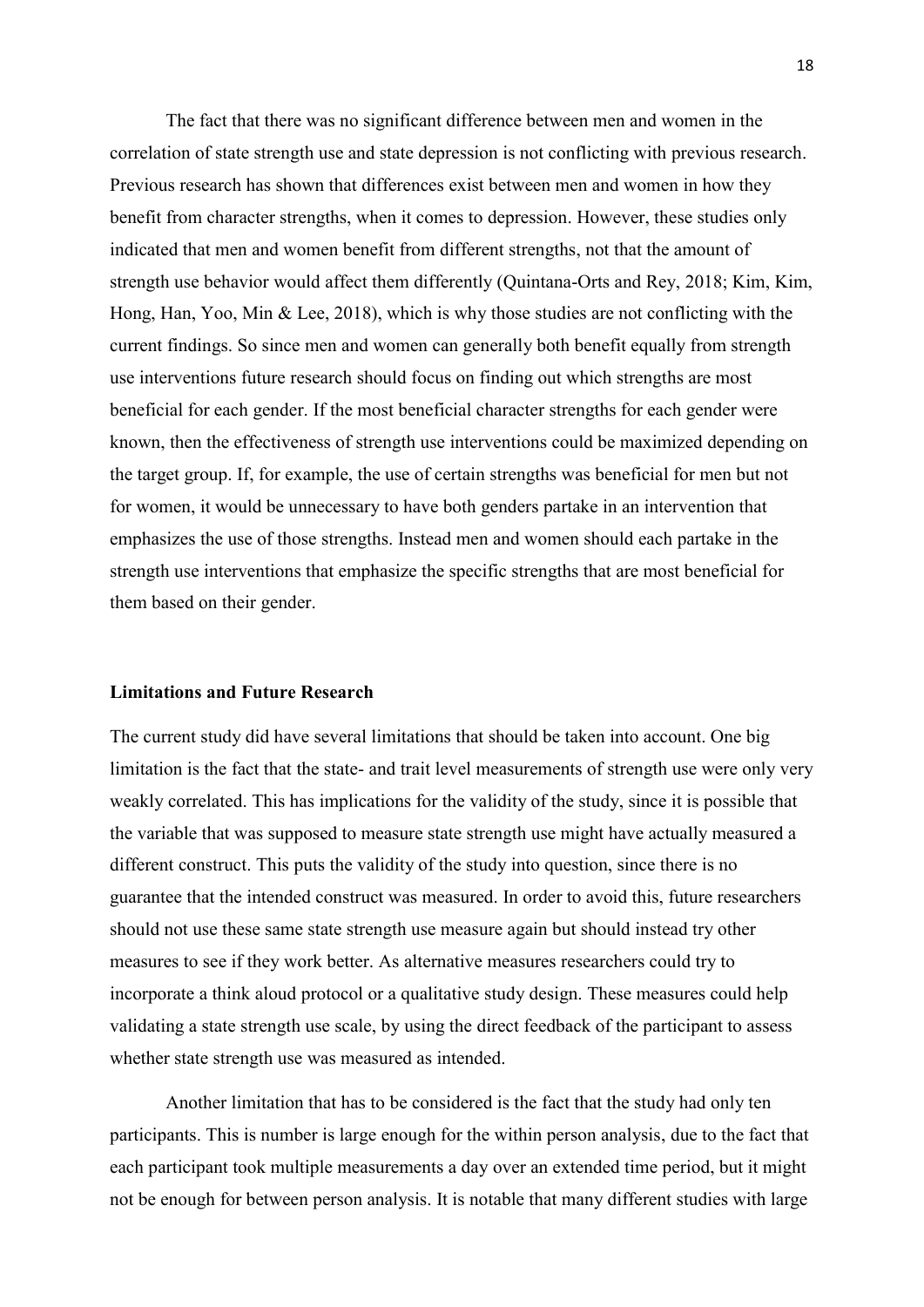sample sizes that were conducted on a trait level did find a significant correlation between the constructs. So, the fact that no between person correlation could be found between strength use and depression might be because the small sample size did not have enough power on a trait level to find an association.

Another possible limitation of the study is that the data was collected during the global Covid-19 pandemic and the therefrom resulting lockdown. This could have affected the participants' levels of strength use and depression unevenly. It has been well established that Covid-19 led to a tremendous increase in depression among the general population (Bueno-Notivol, Gracia-Garcia, Olaya, Lasheras, Lopez-Anton, Santabarbara, 2020) but it is unclear what effect it has had on people's strength use behavior and whether these effects are comparable. This could have led to biases in the survey responses since an unequal rise in depression as compared to strength use would have influenced the associations between these constructs. Future researchers could mitigate this problem by replicating this research outside a lockdown.

Another limitation of the current study is the fact that participants were recruited through a convenience sampling method. This method oftentimes leads to hidden biases in the participant selection, which negatively influences the representativeness of the sample (Etikan, Musa & Alkassim, 2016). All of the participants were recruited through the personal contacts of the researchers, which lead to the majority of the sample being of German nationality and having a rather narrow age range. It is possible that different nationalities interpret constructs such as strength use and depression differently (Kirmayer, 2001) and thus this study may only be representative for German university students. When it comes to age, the samples mean age of 23.5 was actually very close to the mean age of graduating German university students (Koptyug, 2020), so the study is still representative in this regard.

Based on the results of this study there are several things that future research should focus on. Currently, it seems that the most important focus should be to find a valid measure of state strength use. Since the state- and trait level measurements of strength use were only very weakly correlated in this study it is possible that the state level items did not measure the construct that they were supposed to measure. Thus, the main priority should be to find a valid state level measurement of strength use. Another focus point of future research could be the within person relationship between strength use and depression. This research has demonstrated that there might not be much of a between person association between strength use and depression and the association is instead mainly on a within person level. Thus, future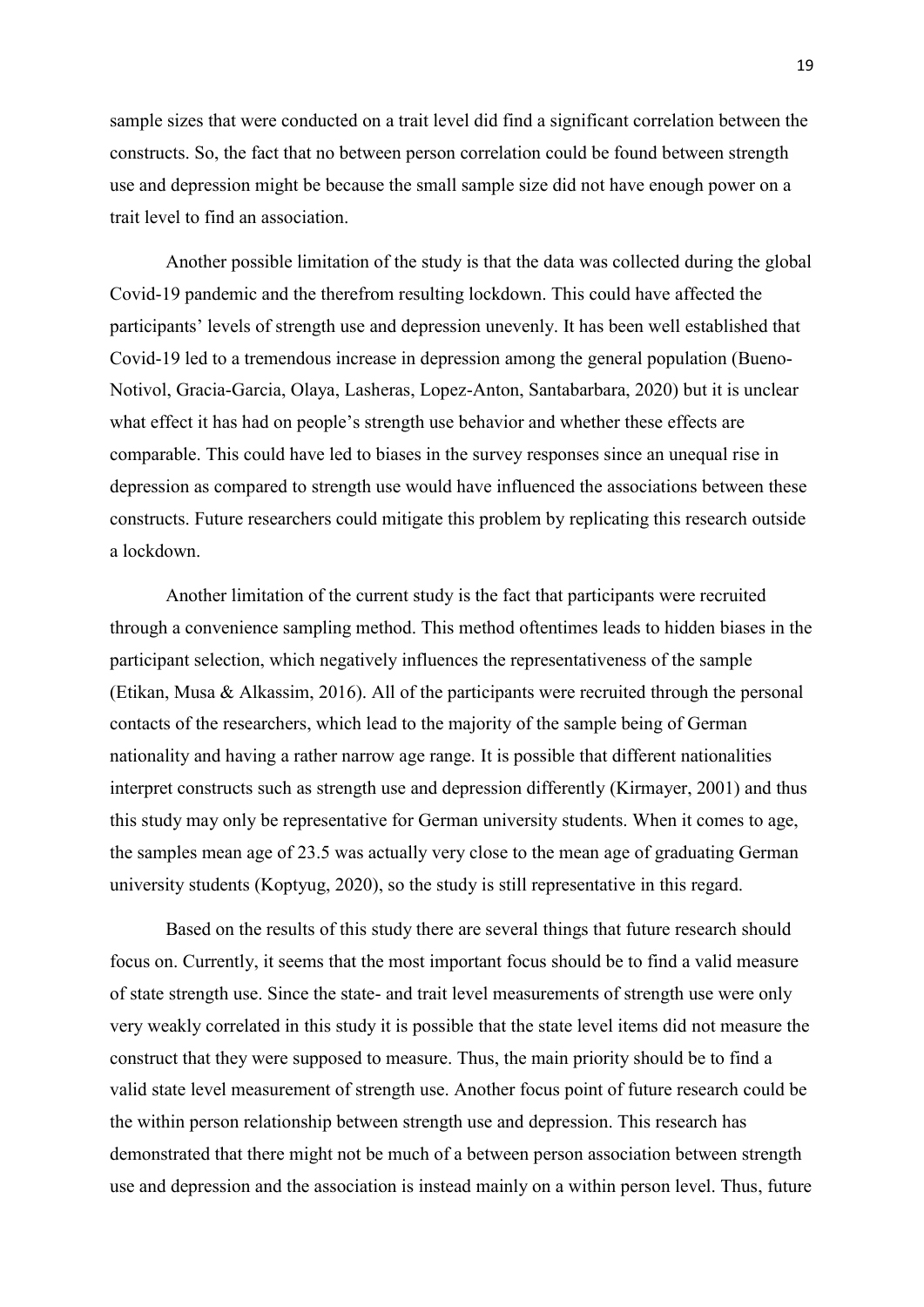research should focus on this state level relationship, for example by developing possible strength use interventions to combat depressive symptoms on a within person level.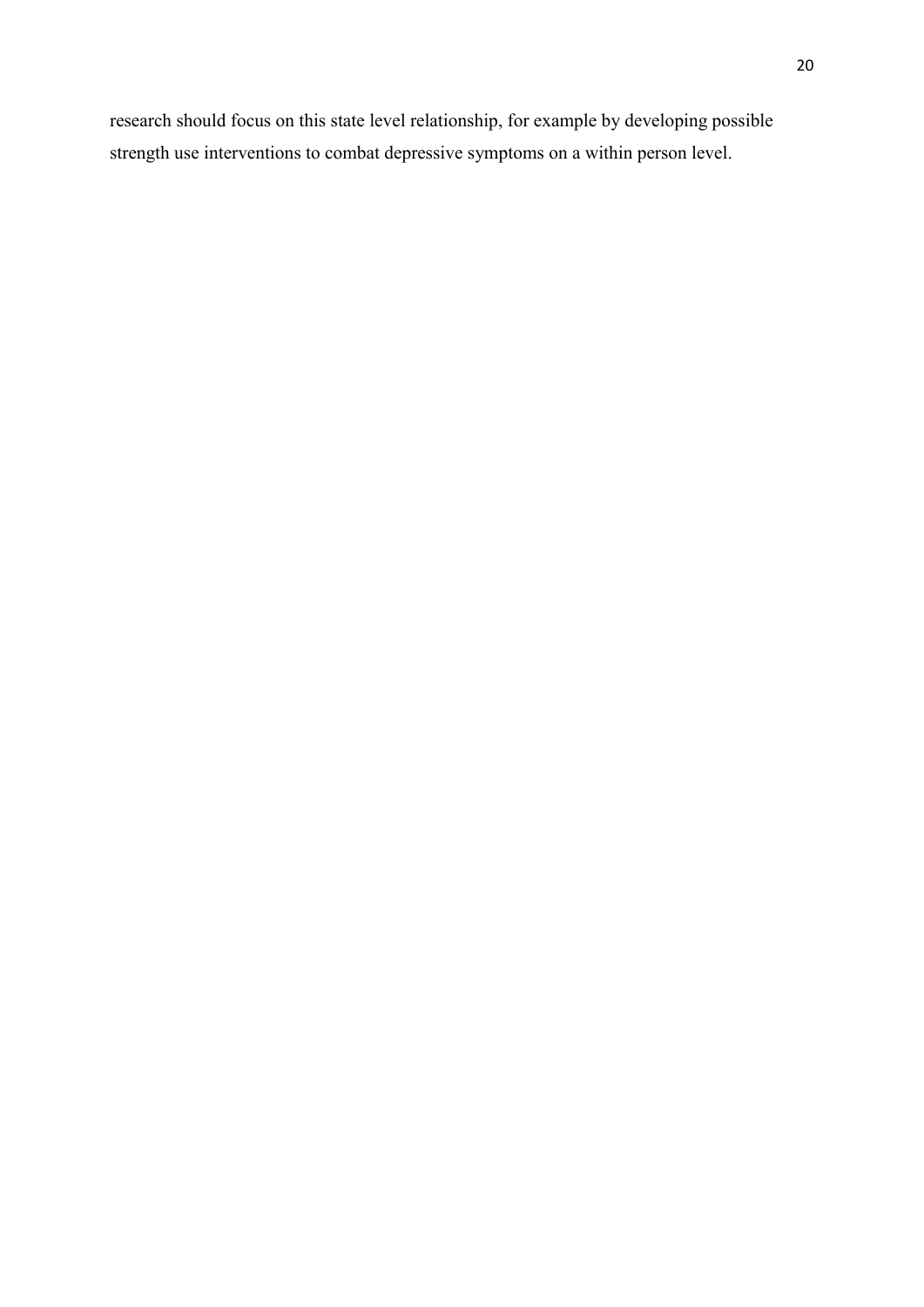#### **References**

- Bakker, A.B, Hetland, J, Kjellevold-Olsen, O., & Espevik, R. (2019). Daily strengths use and employee well-being: The moderating role of personality. *Journal of Occupational and Organizational Psychology*, *92*(1), 144–168. https://doi.org/10.1111/joop.12243
- Bakker, A. B., & van Woerkom, M. (2018). Strengths use in organizations: A positive approach of occupational health. *Canadian Psychology/Psychologie canadienne, 59*(1), 38–46. https://doi.org/10.1037/cap0000120
- Bueno-Notivol, J., Gracia-Garcia, P., Olaya, B., Lasheras, I., Lopez-Anton, R., Santabarbara, J. (2020). Prevalence of depression during the COVID-19 outbreak: A meta-analysis of community-based studies. *International Journal of Clinical and Health Psychology*. https://doi.org/10.1016/j.ijchp.2020.07.007
- Bayram, N. & Bilgel, N. (2008). The prevalence and socio-demographic correlations of depression, anxiety and stress among a group of university students. *Social Psychiatry and Psychiatric Epidemiology: The International Journal for Research in Social and Genetic Epidemiology and Mental Health Services, 43*(8), 667–672. https://doi.org/10.1007/s00127-008-0345-x
- Christensen, T. C., Barrett, L. F., Bliss-Moreau, E., Lebo, K. & Kaschub, C. (2003). A practical guide to experience-sampling procedures. *Journal of Happiness Studies, 4*, 53- 78. https://doi.org/10.1023/A:1023609306024
- Connor, T. S., & Lehman, B. (2012). Getting Started: Launching a study in daily life. In M. R. Mehl and T. S. Conner (Eds.), Handbook of research methods for studying daily life (pp. 89 – 107). New York, New York: Guilford Press.
- Curran, P. J., & Bauer, D. J. (2011). The disaggregation of within-person and between-person effects in longitudinal models of change. *Annual Review of Psychology*, *62*, 583–619. https://doi.org/10.1146/annurev.psych.093008.100356
- Depression (2020). *World Health Organization*. Retrieved from https://www.who.int/newsroom/fact-sheets/detail/depression
- Duan, W., & Bu, H. (2017). Randomized trial investigating a single-session characterstrength-based cognitive intervention on freshman's adaptability. *Research on Social Work Practice, 29*(1), 82-92. https://doi.org/10.1177/1049731517699525.
- Duan, W., Bu, H., Zhao, J. & Guo, X. (2018). Examining the mediating roles of strengths knowledge and strengths use in a 1-year single-session character strength-based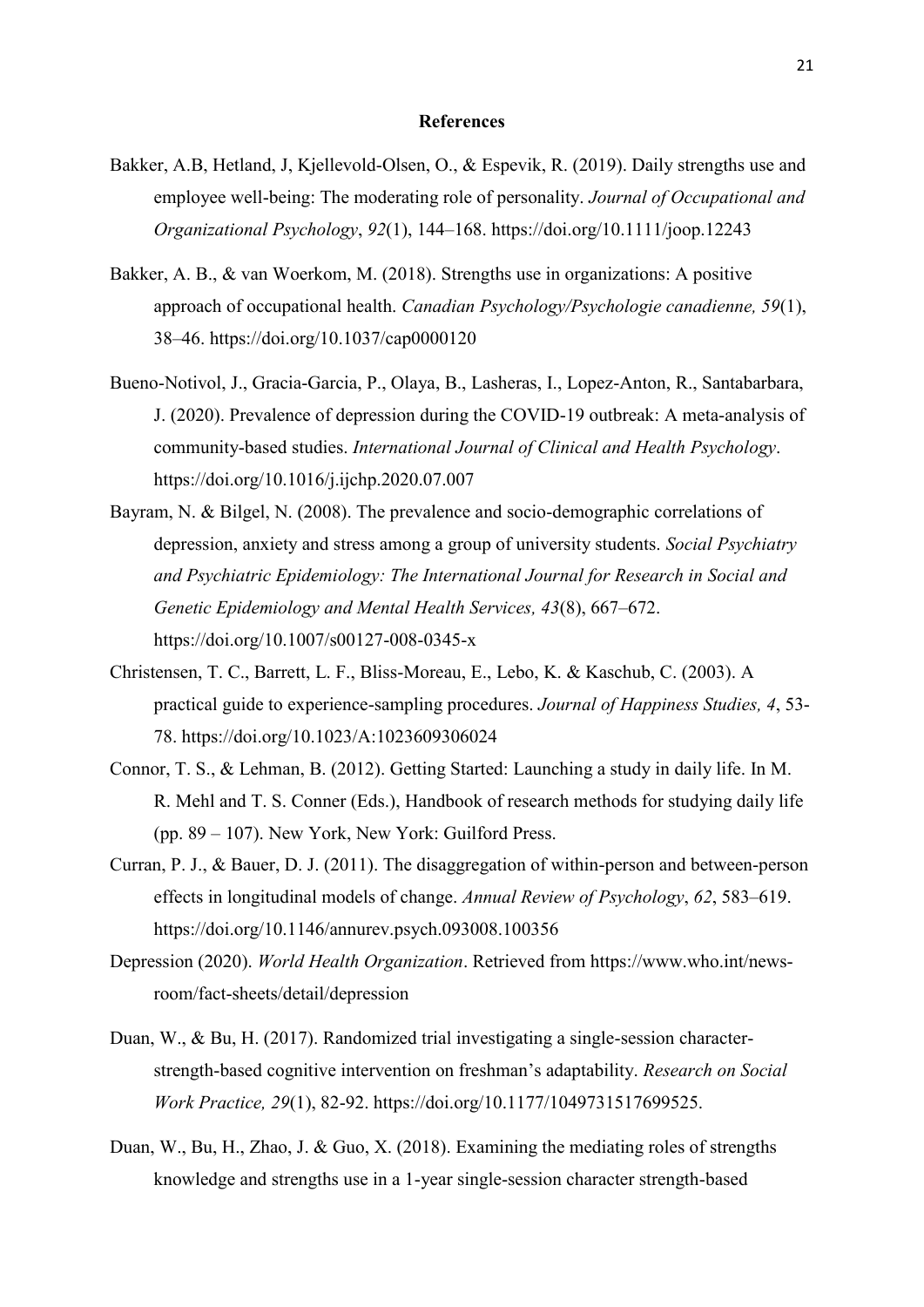cognitive intervention. *Journal of Happiness Studies, 20*, 1673-1688. https://doi.org/10.1007/s10902-018-0014-z

- Ethica. (2019). *Features*. Retrieved on 21<sup>st</sup> October 2020 from https://www.ethicadata.com/features
- Etikan, I., Musa, S. A., & Alkassim, R. S. (2016). Comparison of convenience sampling and purposive sampling. *American journal of theoretical and applied statistics, 5*(1), 1- 4. https://doi.org/10.11648/j.ajtas.20160501.11
- Fredrickson, B. L. (2004). The broaden-and-build theory of positive emotions. *Royal society, 359*(1449), 1367-1377. https://doi.org/10.1098/rstb.2004.1512
- GBD 2017 Disease and Injury Incidence and Prevalence Collaborators (2018). Global, regional, and national incidence, prevalence, and years lived with disability for 354 diseases and injuries for 195 countries and territories, 1990–2017: a systematic analysis for the Global Burden of Disease Study 2017. *The Lancet, 392*(10159). https://doi.org/10.1016/S0140-6736(18)32279-7
- Govindji, R., & Linley, P. A. (2007). Strengths Use, Self-Concordance and Well-Being: Implications for Strengths Coaching and Coaching Psychologists. *International Coaching Psychology Review, 2*, 143-153.
- Ibrahim, A. K., Kelly, S. J., Adams, C. E. and Glazebrook, C. (2013). A systematic review of studies of depression prevalence in university students. *Journal of Psychiatric Research, 47*(3), 391-400. https://doi.org/10.1016/j.jpsychires.2012.11.015
- Kim, H. R., Kim, S. M., Hong, J. S., Han, D. H., Yoo, S. K., Min, K. J. & Lee, Y. S. (2018). Character strengths as protective factors against depression and suicidality among male and female employees. *BMC Public Health, 18*. https://doi.org/10.1186/s12889-018- 5997-1
- Kirmayer, L. J. (2001). Cultural variations in the clinical presentation of depression and anxiety: Implications for diagnosis and treatment. *The Journal of Clinical Psychiatry, 62*(13), 22–28
- Koptyug, E. (2020). Age of first degree university graduates in Germany from 2003 to 2019. *Statista*. Retrieved from https://www.statista.com/statistics/584325/first-degreeuniversity-graduates-age-germany/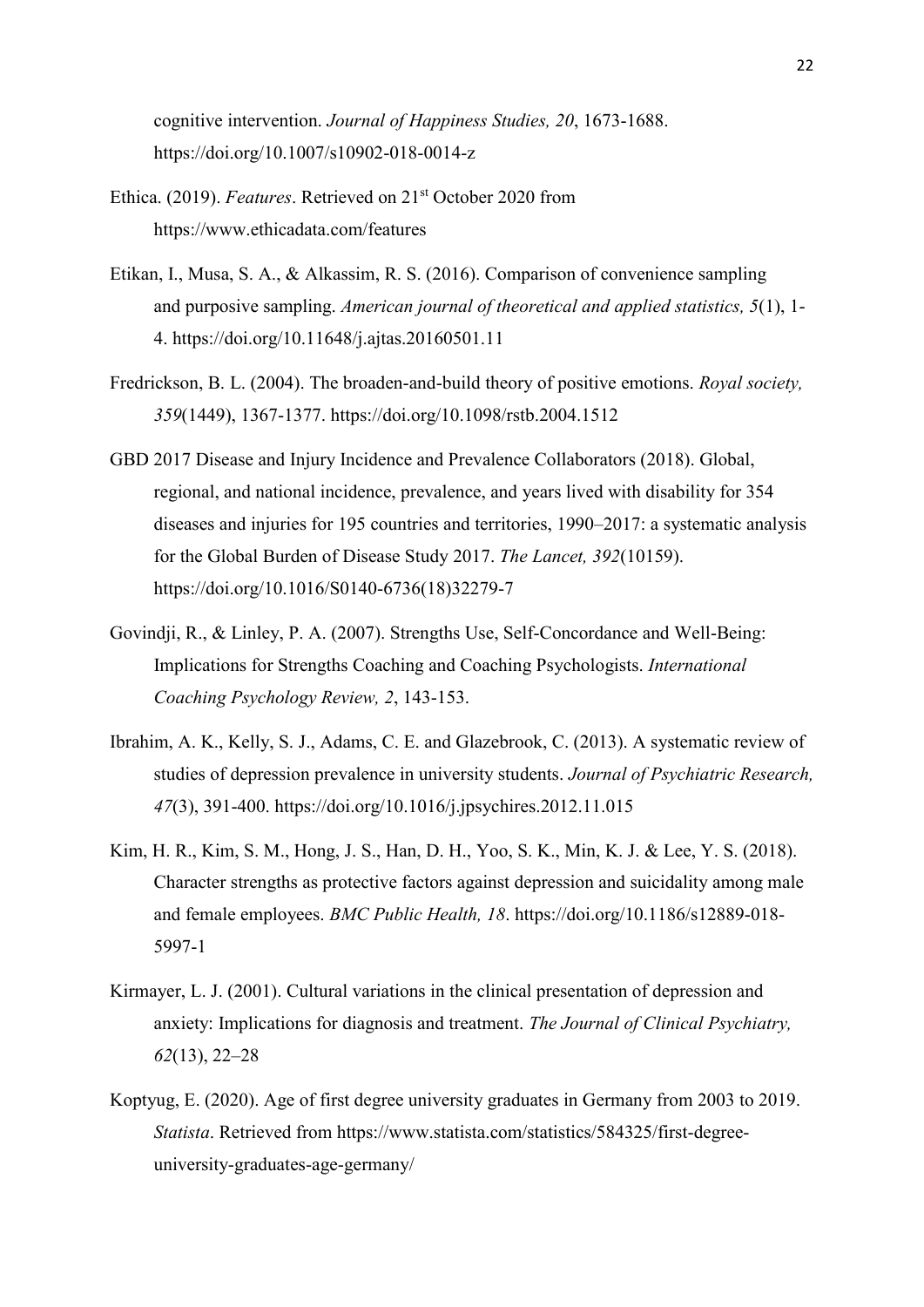- Kroenke, K. & Spitzer, R. L. (2002) The PHQ-9: a new depression diagnostic and severity measure. *Psychiatric Annals, 32*(9), 509-515. https://doi.org/10.3928/0048-5713- 20020901-06
- Kroenke, K., Strine, T. W., Spitzer, R. L., Williams, J. B. W., Berry, J. T. and Mokdad, A. H. (2009). The PHQ-8 as a measure of current depression in the general population. *Journal of Affective Disorder, 114*(1-3), 163-173. https://doi.org/10.1016/j.jad.2008.06.026
- Lavy, S., & Littman-Ovadia, H. (2017). My better self: using strengths at work and work productivity, organizational citizenship behavior, and satisfaction. *Journal of Career Development*, *44*(2), 95–109. https://doi.org/10.1177/0894845316634056
- McKenzie, N. and Marks, I. (1999). Quick rating of depressed mood in patients with anxiety disorders. *The British Journal of Psychology, 174*(3), 266-269. https://doi.org/10.1192/bjp.174.3.266
- Mitchell, J., Stanimirovic, R., Klein, B., & Vella-Brodrick, D. (2009). A randomised controlled trial of a self-guided internet intervention promoting well-being. *Computers in Human Behavior, 25*(3), 749–760. https://doi.org/10.1016/j.chb.2009.02.003
- Mostert, K., Theron, B. and de Beer, L. T. (2017). Validating strengths use and deficit correction behaviour scales for South African first-year students. *SA Journal of Industrial Psychology, 43*. https://doi.org/10.4102/sajip.v43.1395
- Myin-Germeys, I., Kasanova, Z., Vaessen, T., Vachon, H., Kirtley, O., Viechtbauer, W., & Reininghaus, U. (2018). Experience sampling methodology in mental health research: New insights and technical developments. World Psychiatry, 17(2), 123- 132. https://doi.org/10.1002/wps.20513
- Peterson, C., & Seligman, M. E. (1984). Causal explanations as a risk factor for depression: Theory and evidence. *Psychological Review, 91*(3), 347–374. https://doi.org/10.1037/0033-295X.91.3.347
- Pratt, L. A., Druss, B. G., Manderscheid, R. W. and Walker, E. R. (2016). Excess mortality due to depression and anxiety in the United States: results from a nationally representative survey. *General Hospital Psychiatry, 39*, 39-45. https://doi.org/10.1016/j.genhosppsych.2015.12.003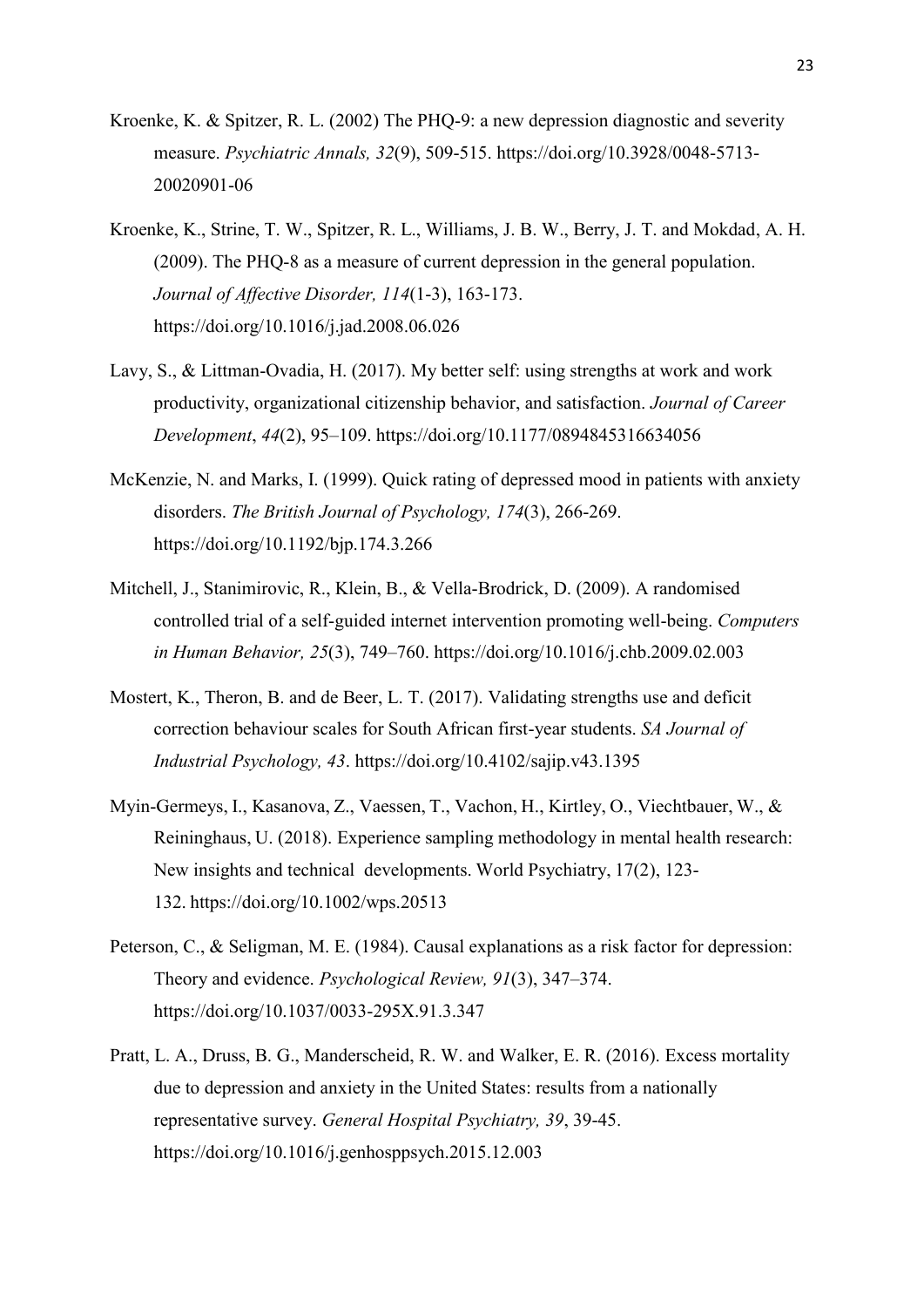- Proctor, C., Maltby, J. and Linley, P. A. (2011). Strength use as a predictor of well-being and health-related quality of life. *Journal of Happiness Studies, 12*, 153-169. https://doi.org/10.1007/s10902-009-9181-2
- Quintana-Orts, C. and Rey, L. (2018). Forgiveness, depression and suicidal behavior in adolescent: gender differences in this relationship. *Journal of Genetic Psychology, 179*(2), 85-89. https://doi.org/10.1080/00221325.2018.1434478
- Roser, M. and Ortiz-Ospina, E. (2013). Tertiary education. *Our World in Data*. Retrieved from https://ourworldindata.org/tertiary-education#citation
- Schutte, N. S. and Malouff, J. M. (2018). The impact of signature character strengths interventions: a meta-analysis. *Journal of Happiness Studies, 20*, 1179-1196. https://doi.org/10.1007/s10902-018-9990-2
- Senf, K., & Liau, A. K. (2013). The effects of positive interventions on happiness and depressive symptoms, with an examination of personality as a moderator. *Journal of Happiness Studies, 14*, 591–612. https://doi.org/10.1007/s10902-012-9344-4
- Sin, N. L. and Lyubomirsky, S. (2009). Enhancing well-being and alleviating depressive symptoms with positive psychology interventions: a practice friendly meta-analysis. *Journal of Clinical Psychology in Session, 65*(5), 467-487. https://doi.org/10.1016/j.ssresearch.2010.05.008
- Stander, F. W., Diedericks, E., Mostert, K. & de Beer, L. T. (2015). Proactive behaviour towards strength use and deficit improvement, hope and efficacy as predictors of life satisfaction amongst first-year university students. *SA Journal of Industrial Psychology, 41*(1). http://dx.doi.org/10.4102/sajip.v41i1.1248
- Tay, L., Woo, S. E. & Vermunt, J. K. (2014). A conceptual and methodological framework for psychometric isomorphism: validation of multilevel construct measures. *Organizational Research Methods, 17*(1), 77-106. https://doi.org/10.1177/1094428113517008
- Tertiary education statistics (2019). *Eurostat*. Retrieved from https://ec.europa.eu/eurostat/statistics-explained/index.php/Tertiary\_education\_statistics
- van Berkel, N., Ferreira, D. & Kostakos, V. (2017) The experience sampling method on mobile devices. *ACM Computing Surveys, 93*. https://doi.org/10.1145/3123988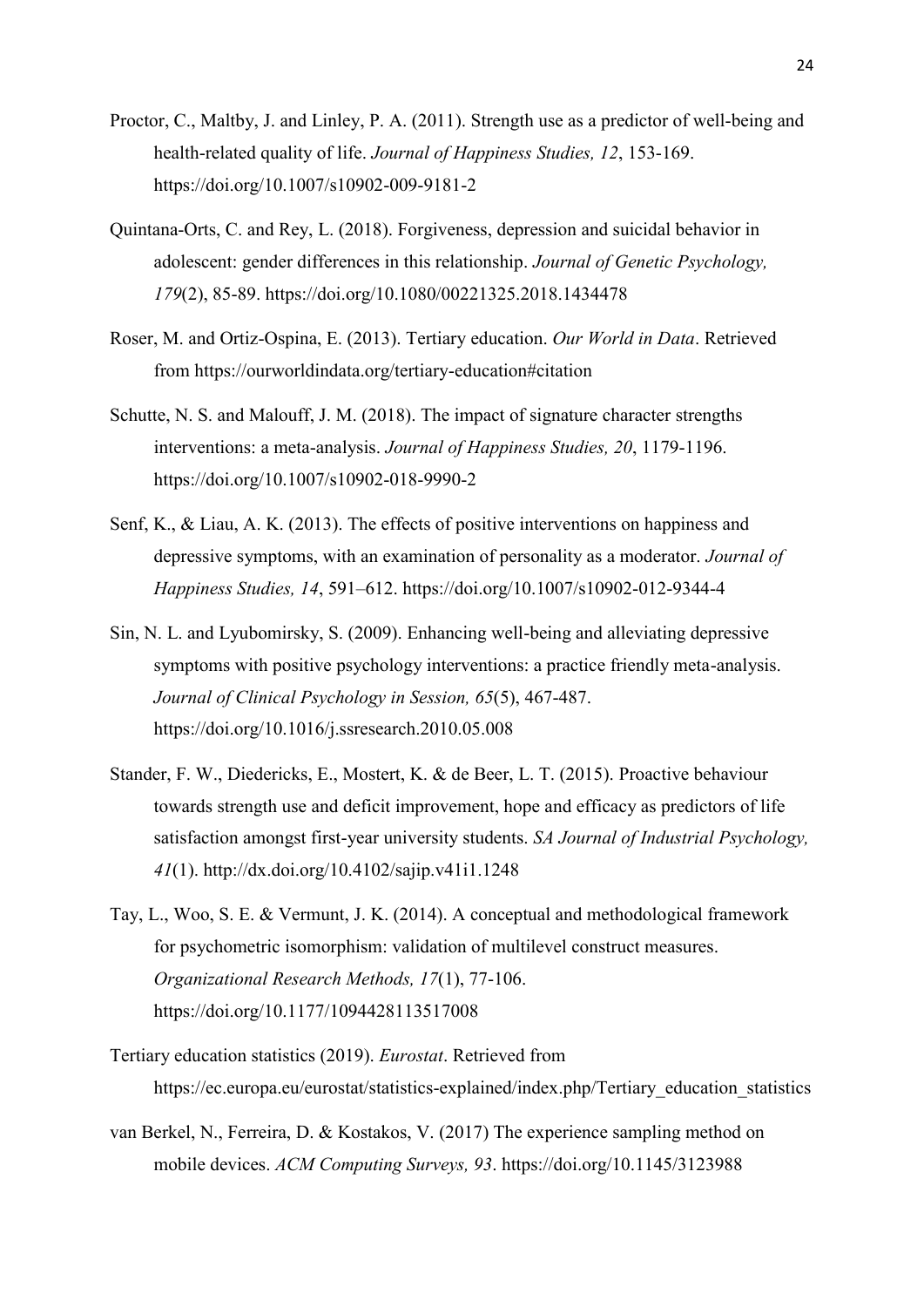- Yearick, K. A. (2017). Experience sampling methods (ESM) in organizations: a review. (Master's thesis). https://www.ideals.illinois.edu/
- Zhang, Y. & Chen, M. (2018). Character strengths, strengths use, future self-continuity and subjective well-being among Chinese university students. *Frontiers in Psychology*. https://doi.org/10.3389/fpsyg.2018.01040
- Zheng, X. (2016). A study on relationship between depression and subjective well-being of college student. *Psychology, 7*(6), 885-888. https://dx.doi.org/10.4236/psych.2016.76090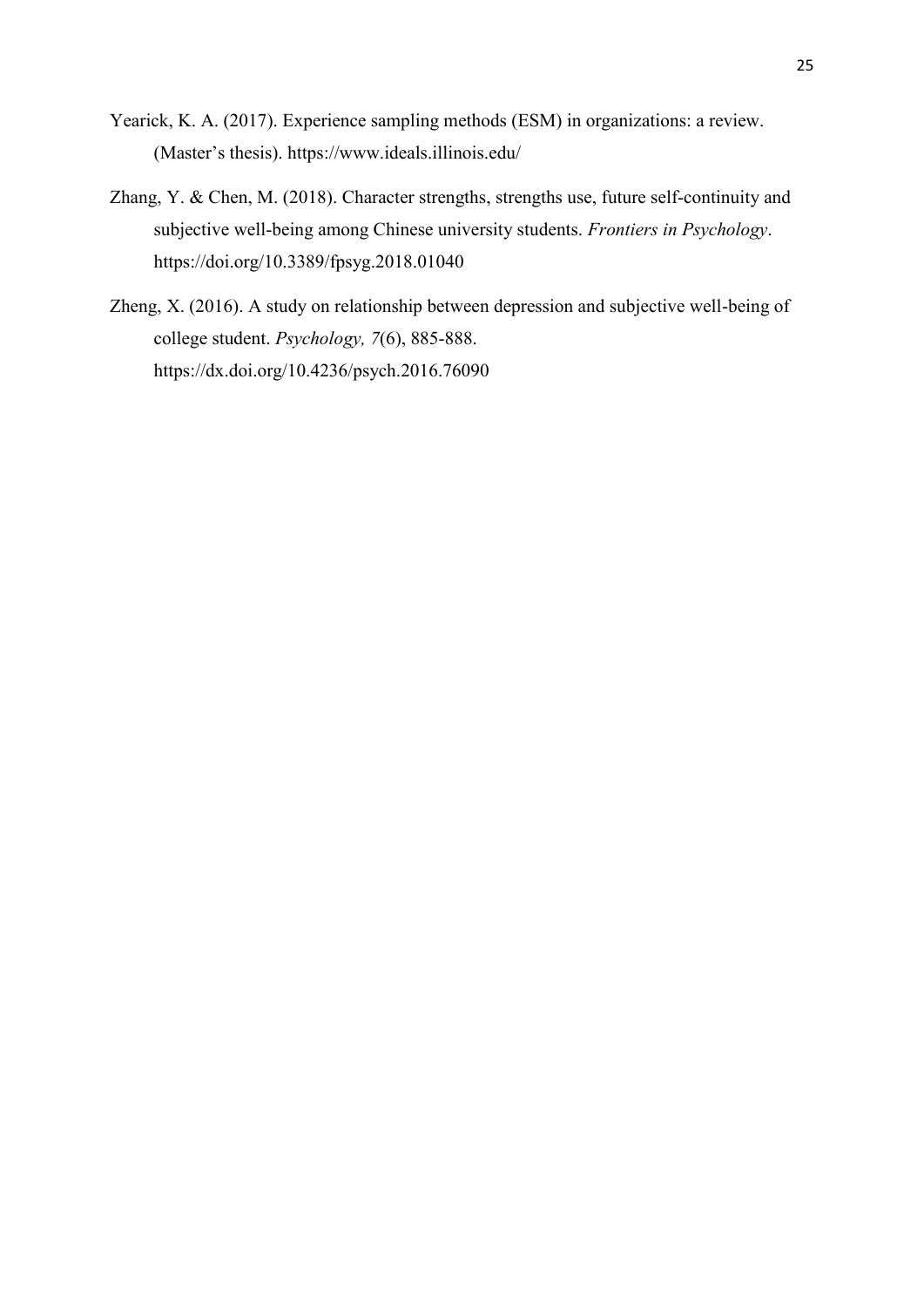# **Appendix**

# **Appendix A – Informed consent**

Informed consent form

We would like to assure you that your participation is completely voluntary and all your data will be stored anonymously. You may find some of the questions to be sensitive in nature and we would greatly appreciate if you can answer them as honestly as possible. For this reason, you can opt out of answering any questions and withdraw your participation at any time without reason during the course of the study.

All data procured from this study will be used for the results section of the bachelor's theses of the researchers involved and only them. Any personal information that could potentially identify you (e.g. name) will only be viewable by the research team.

Study contact details for further information: [Daniel Doherty, **d.p.doherty@student.utwente.nl**; Lukas Schroder, **l.n.schroder@student.utwente.nl**]

If you have questions about your rights as a research participant, or wish to obtain information, ask questions, or discuss any concerns about this study with someone other than the researcher(s), please contact the Secretary of the Ethics Committee of the Faculty of Behavioural, Management and Social Sciences at the University of Twente at ethicscommittee-bms@utwente.nl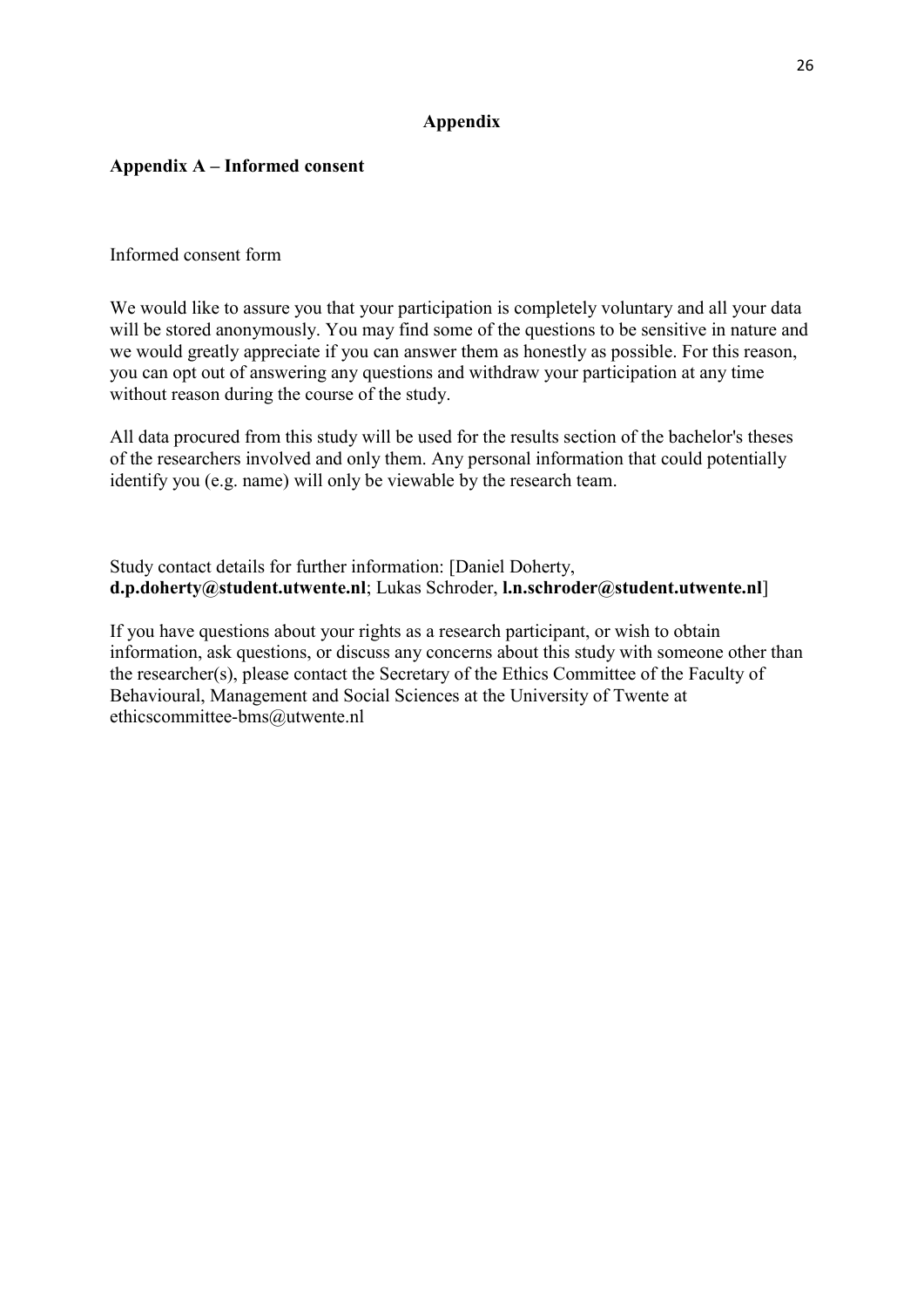# **Appendix B – Patient Health Questionnaire-8 (PHQ-8)**

This is a questionnaire to measure how you feel. We want you to know that there are no right or wrong answers and we would greatly appreciate it if you would answer as honestly as possible. You can quit the survey at any point, if you feel unable to continue for whatever reason. Thank you for your participation!

Over the last 2 weeks, how often have you been bothered by any of the following problems?

- 1. Little interest or pleasure in doing things
	- o Not at all
	- o Several days
	- o More than half the days
	- o Nearly every day
- 2. Feeling down, depressed, or hopeless
	- o Not at all
	- o Several days
	- o More than half the days
	- o Nearly every day
- 3. Trouble falling or staying asleep, or sleeping too much
	- o Not at all
	- o Several days
	- o More than half the days
	- o Nearly every day
- 4. Feeling tired or having little energy
	- o Not at all
	- o Several days
	- o More than half the days
	- o Nearly every day
- 5. Poor appetite or overeating
	- o Not at all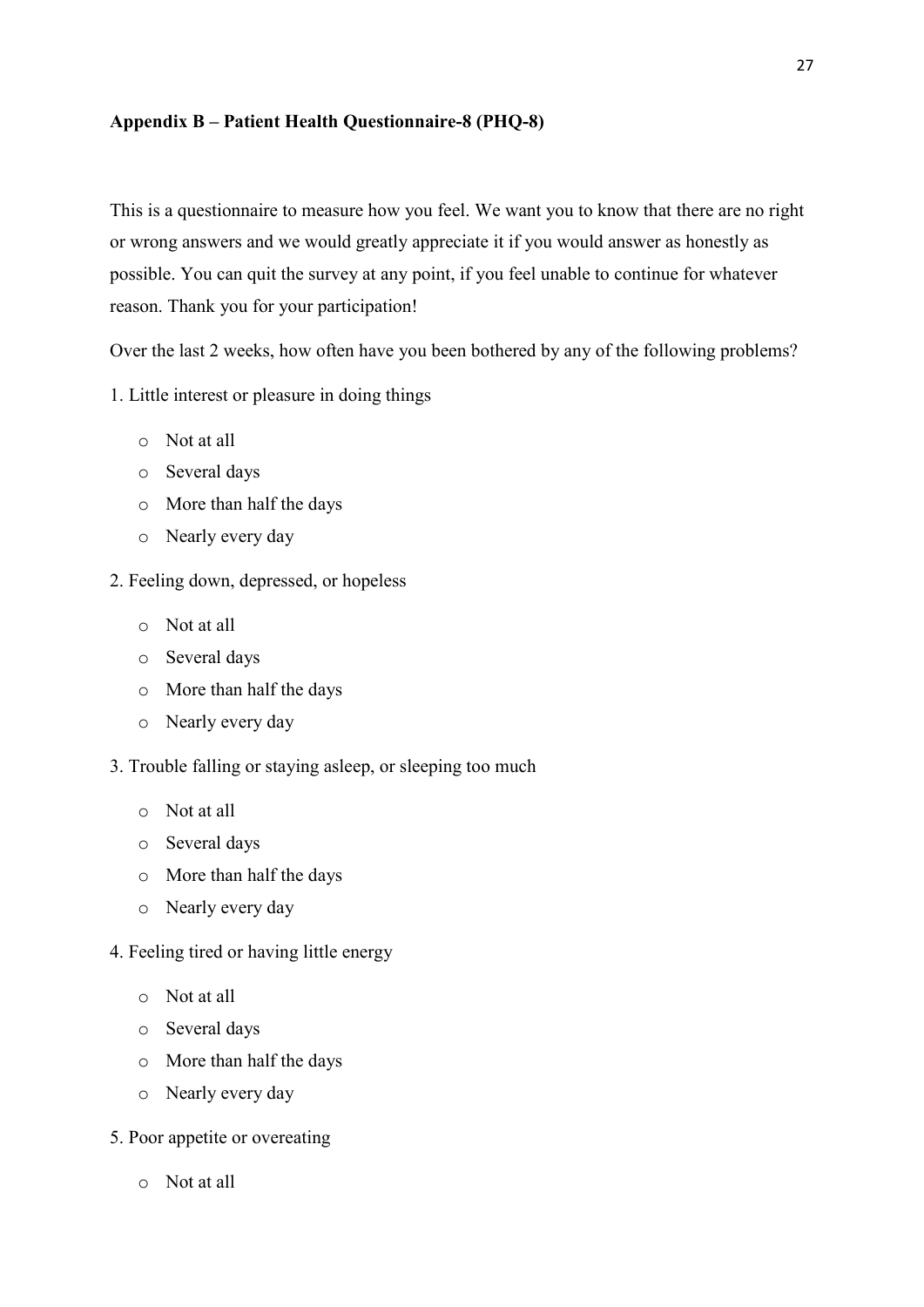- o Several days
- o More than half the days
- o Nearly every day
- 6. Feeling bad about yourself or that you are a failure or have let yourself or your family down
	- o Not at all
	- o Several days
	- o More than half the days
	- o Nearly every day
- 7. Trouble concentrating on things, such as reading the newspaper or watching television
	- o Not at all
	- o Several days
	- o More than half the days
	- o Nearly every day

8. Moving or speaking so slowly that other people could have noticed? Or the opposite - being so fidgety or restless that you have been moving around a lot more than usual

- o Not at all
- o Several days
- o More than half the days
- o Nearly every day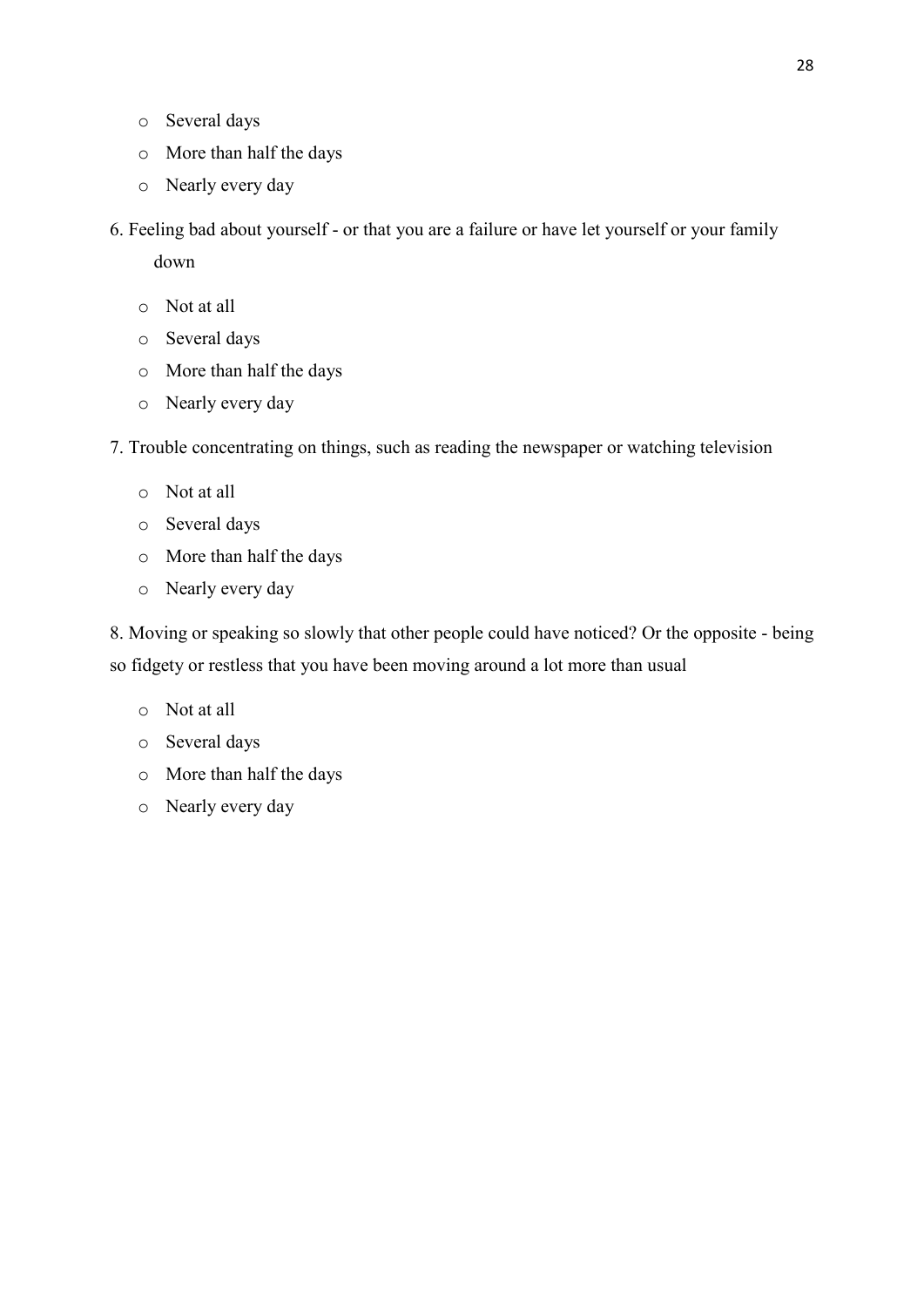# **Appendix C – Strength Use Scale (SUS)**

This questionnaire will be used to measure how you feel. There are no right or wrong answers and your honest participation is appreciated. You may quit the survey at any point if you do not wish to continue. Thank You!

I am regularly able to do what I do best

- o Strongly Disagree
- o Disagree
- o Somewhat Disagree
- o Neither Agree nor Disagree
- o Somewhat Agree
- o Agree
- o Strongly Agree

I always play to my strengths

- o Strongly Disagree
- o Disagree
- o Somewhat Disagree
- o Neither Agree nor Disagree
- o Somewhat Agree
- o Agree
- o Strongly Agree

I always try to use my strengths

- o Strongly Disagree
- o Disagree
- o Somewhat Disagree
- o Neither Agree nor Disagree
- o Somewhat Agree
- o Agree
- o Strongly Agree

I achieve what I want by using my strengths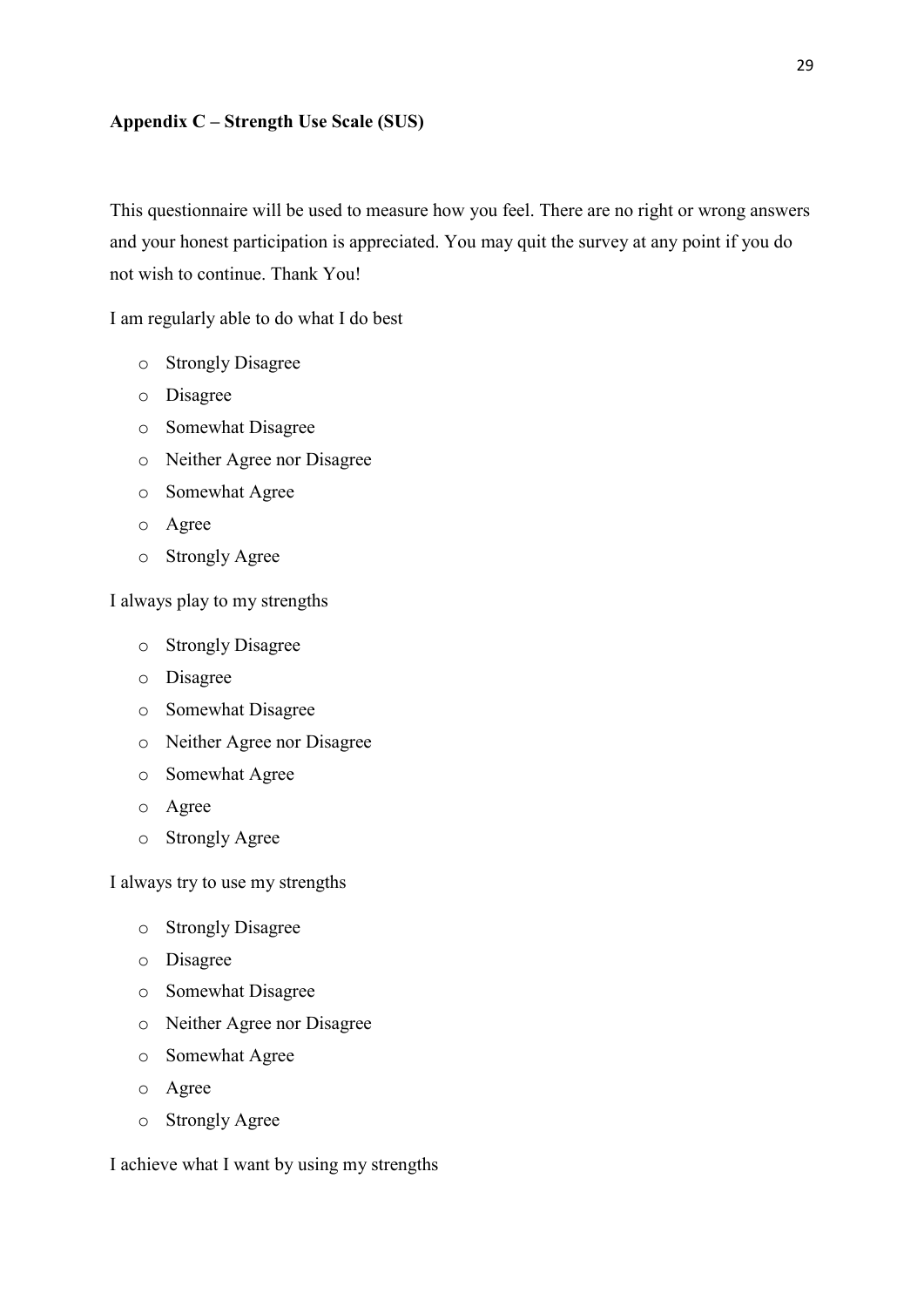- o Disagree
- o Somewhat Disagree
- o Neither Agree nor Disagree
- o Somewhat Agree
- o Agree
- o Strongly Agree

I use my strengths everyday

- o Strongly Disagree
- o Disagree
- o Somewhat Disagree
- o Neither Agree nor Disagree
- o Somewhat Agree
- o Agree
- o Strongly Agree

I use my strengths to get what I want out of life

- o Strongly Disagree
- o Disagree
- o Somewhat Disagree
- o Neither Agree nor Disagree
- o Somewhat Agree
- o Agree
- o Strongly Agree

My work gives me lots of opportunities to use my strengths

- o Strongly Disagree
- o Disagree
- o Somewhat Disagree
- o Neither Agree nor Disagree
- o Somewhat Agree
- o Agree
- o Strongly Agree

My life presents me with lots of different ways to use my strengths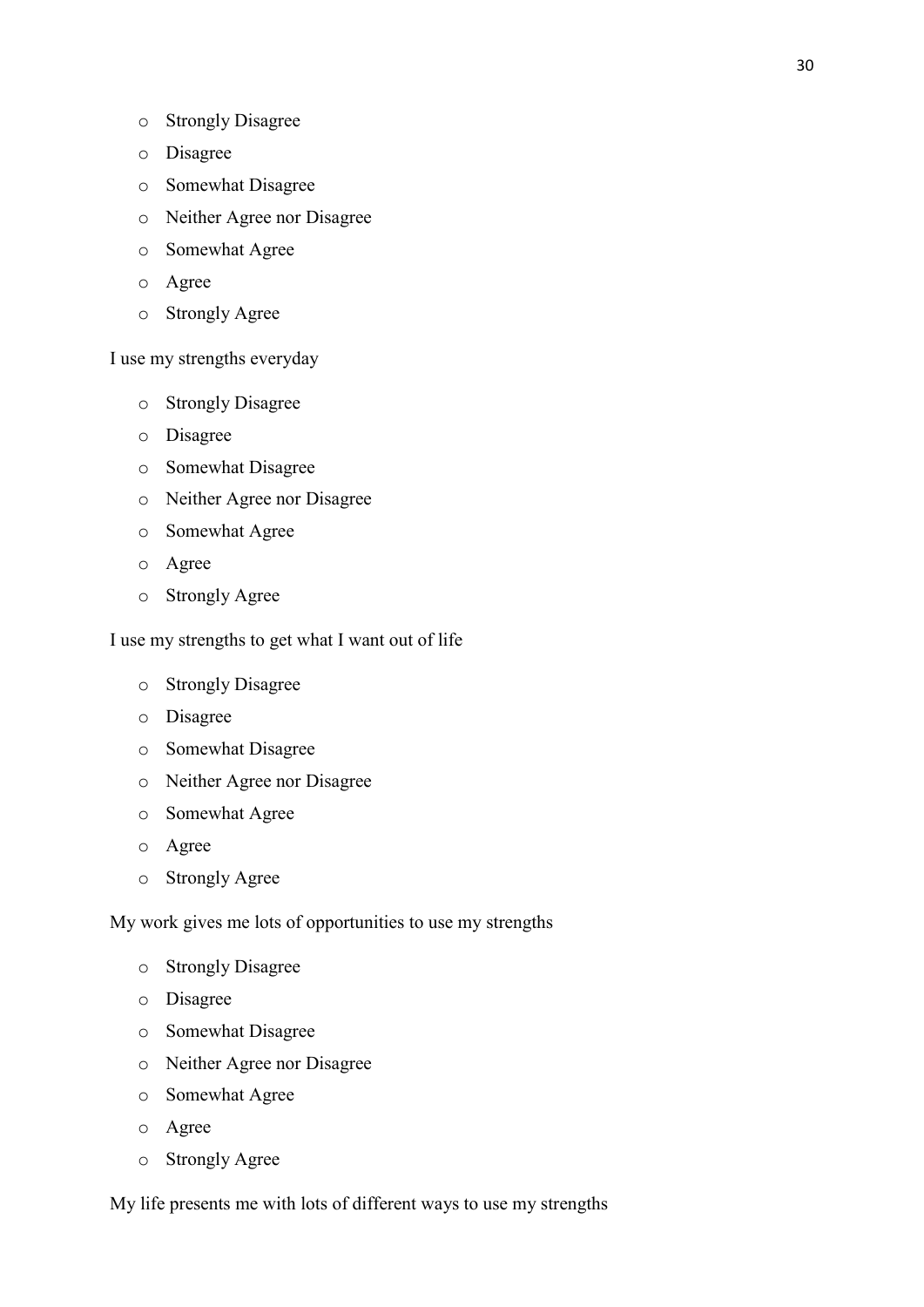- o Strongly Disagree
- o Disagree
- o Somewhat Disagree
- o Neither Agree nor Disagree
- o Somewhat Agree
- o Agree
- o Strongly Agree

Using my strengths comes naturally to me

- o Strongly Disagree
- o Disagree
- o Somewhat Disagree
- o Neither Agree nor Disagree
- o Somewhat Agree
- o Agree
- o Strongly Agree

I find it easy to use my strengths in the things I do

- o Strongly Disagree
- o Disagree
- o Somewhat Disagree
- o Neither Agree nor Disagree
- o Somewhat Agree
- o Agree
- o Strongly Agree

I am able to use my strengths in lots of different situations

- o Strongly Disagree
- o Disagree
- o Somewhat Disagree
- o Neither Agree nor Disagree
- o Somewhat Agree
- o Agree
- o Strongly Agree

Most of my time is spent doing the things that I am good at doing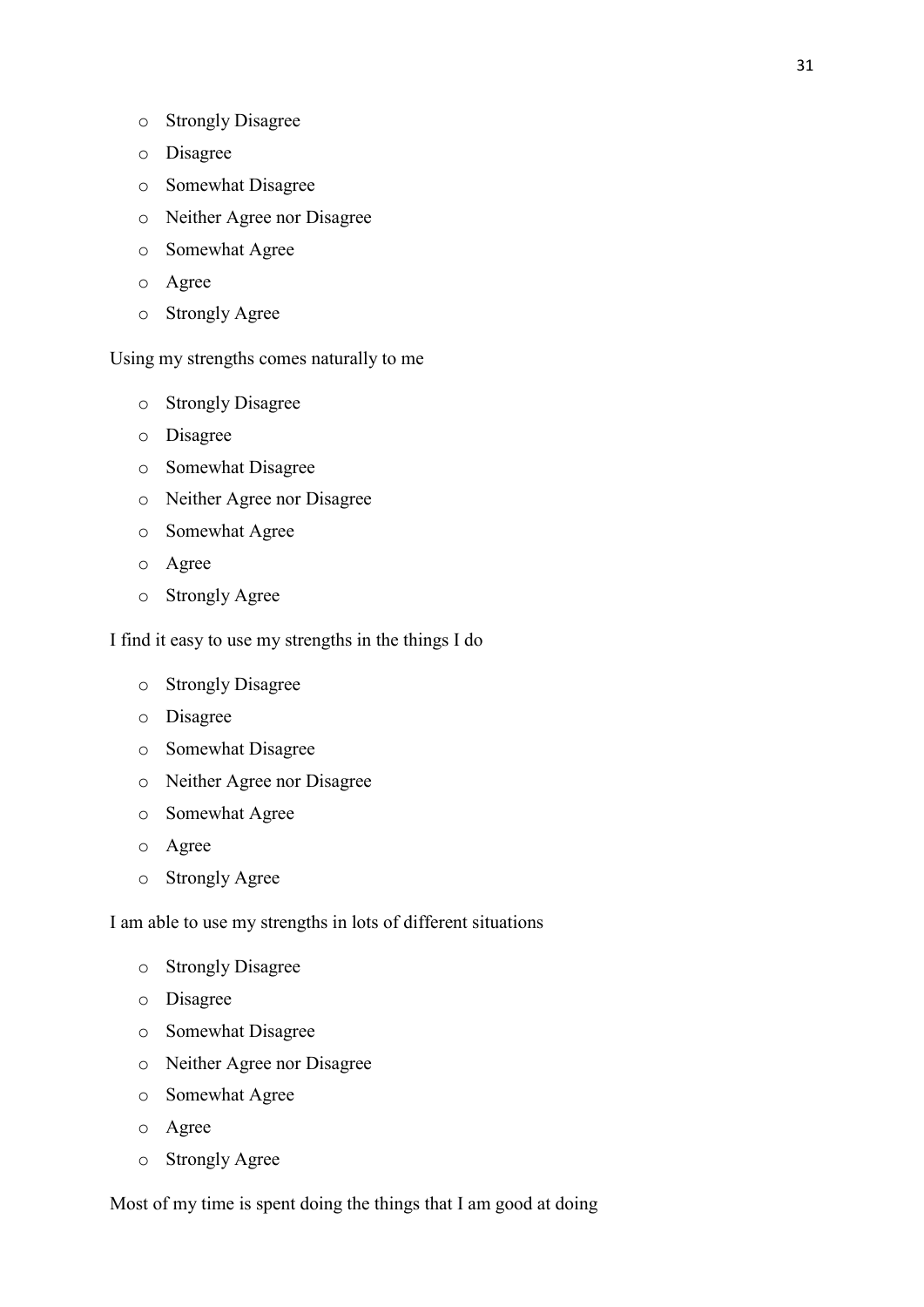- o Strongly Disagree
- o Disagree
- o Somewhat Disagree
- o Neither Agree nor Disagree
- o Somewhat Agree
- o Agree
- o Strongly Agree

# Using my strengths is something I am familiar with

- o Strongly Disagree
- o Disagree
- o Somewhat Disagree
- o Neither Agree nor Disagree
- o Somewhat Agree
- o Agree
- o Strongly Agree

# I am able to use my strengths in lots of different ways

- o Strongly Disagree
- o Disagree
- o Somewhat Disagree
- o Neither Agree nor Disagree
- o Somewhat Agree
- o Agree
- o Strongly Agree

Thank you for your response!